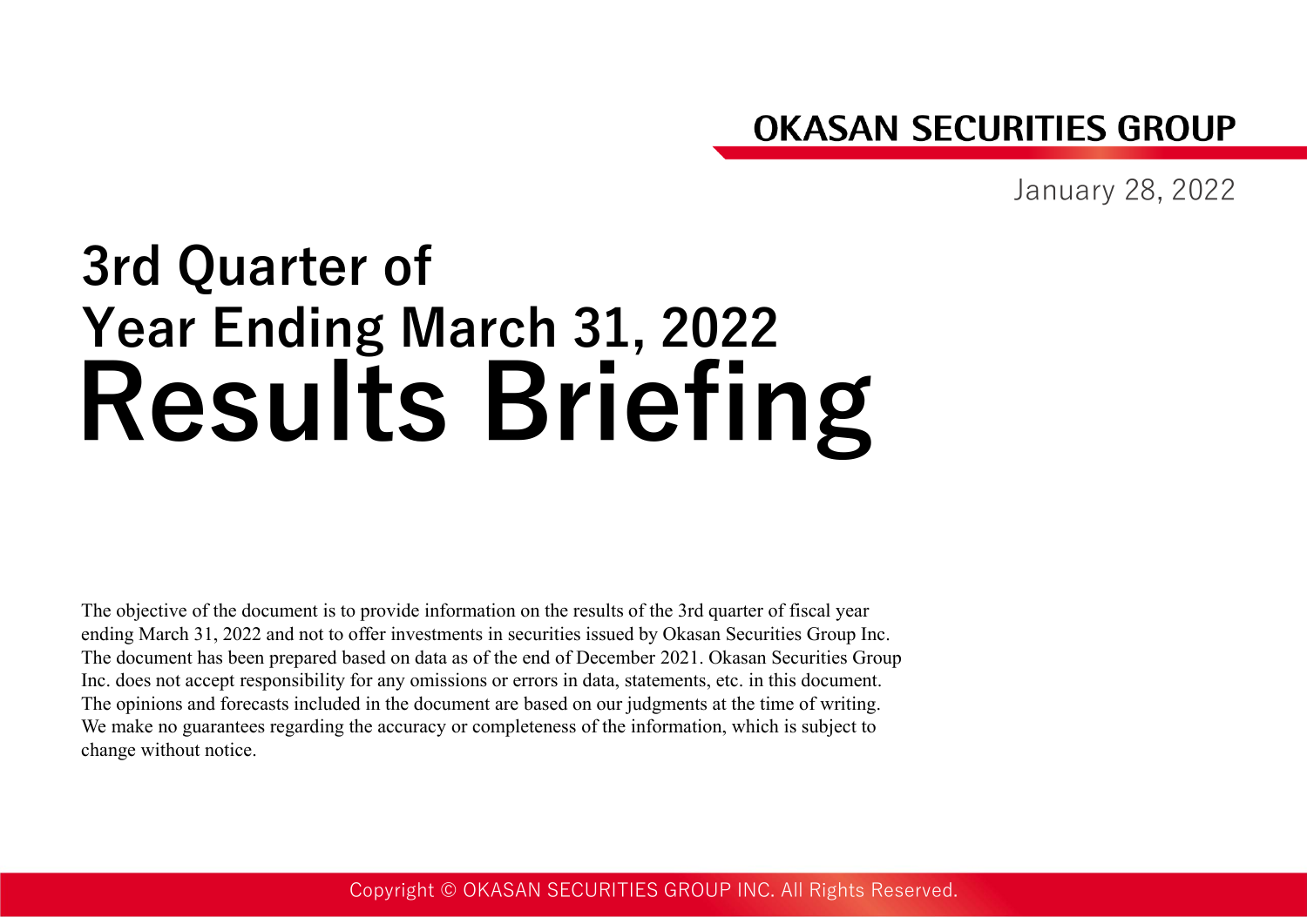## **Outline**

**1**

## **Business Results Overviews (Consolidated) 2**

| · Financial highlights of the 3rd quarter of FY ending March 2022  | 3  |
|--------------------------------------------------------------------|----|
| (Cumulative: From April 1, 2021 to December 31, 2021)              |    |
| • Performance by quarter (Consolidated)                            | 4  |
| • Operating Revenues                                               | 5  |
| · Fees and Commissions Received                                    | 6  |
| · Fees and Commissions Received by Category (Quarterly Transition) | 7  |
| • Net Trading Income                                               | 8  |
| · SG&A : Selling, General and Administrative Expenses              | 9  |
| · Assets under custody (Consolidated)                              | 10 |
| • Group status                                                     | 11 |
| · Statement of Income                                              | 12 |
| • Balance Sheet Summary                                            | 13 |

## **Reference Data**

| • Performance by quarter (non-consolidated: Okasan Securities)<br>15                   |
|----------------------------------------------------------------------------------------|
| 16<br>· Investment trusts / Foreign bonds (non-consolidated: Okasan Securities)        |
| • Number of accounts (non-consolidated: Okasan Securities)                             |
| • Assets under custody / Net inflow of assets (non-consolidated: Okasan Securities) 18 |
| 19<br>• Capital Adequacy Requirement Ratio (non-consolidated: Okasan Securities)       |
| · (Reference Data) Okasan Online Securities Data                                       |
| · (Reference Data) Okasan Asset Management Data                                        |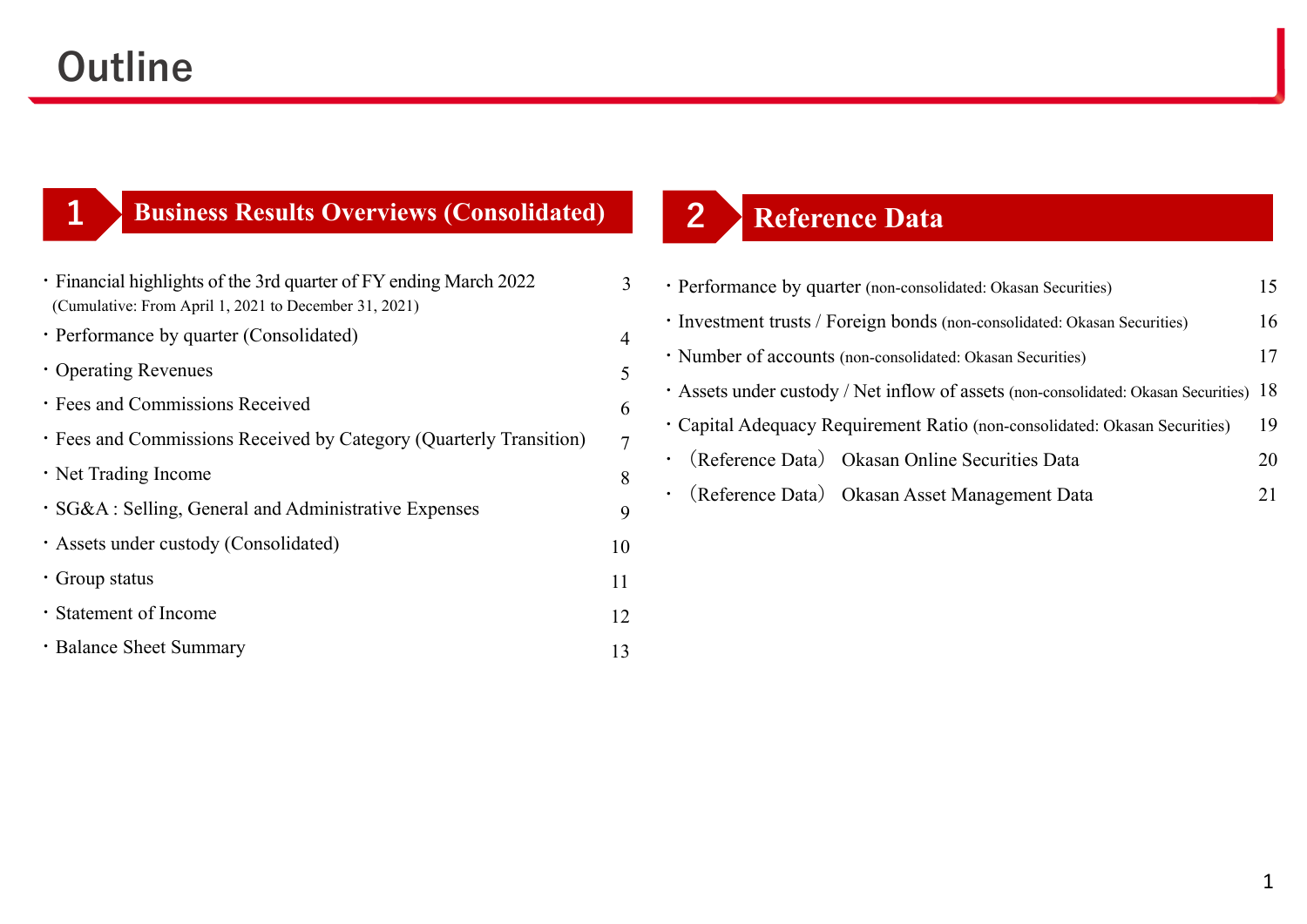# **Business Results Overviews (Consolidated) 01.**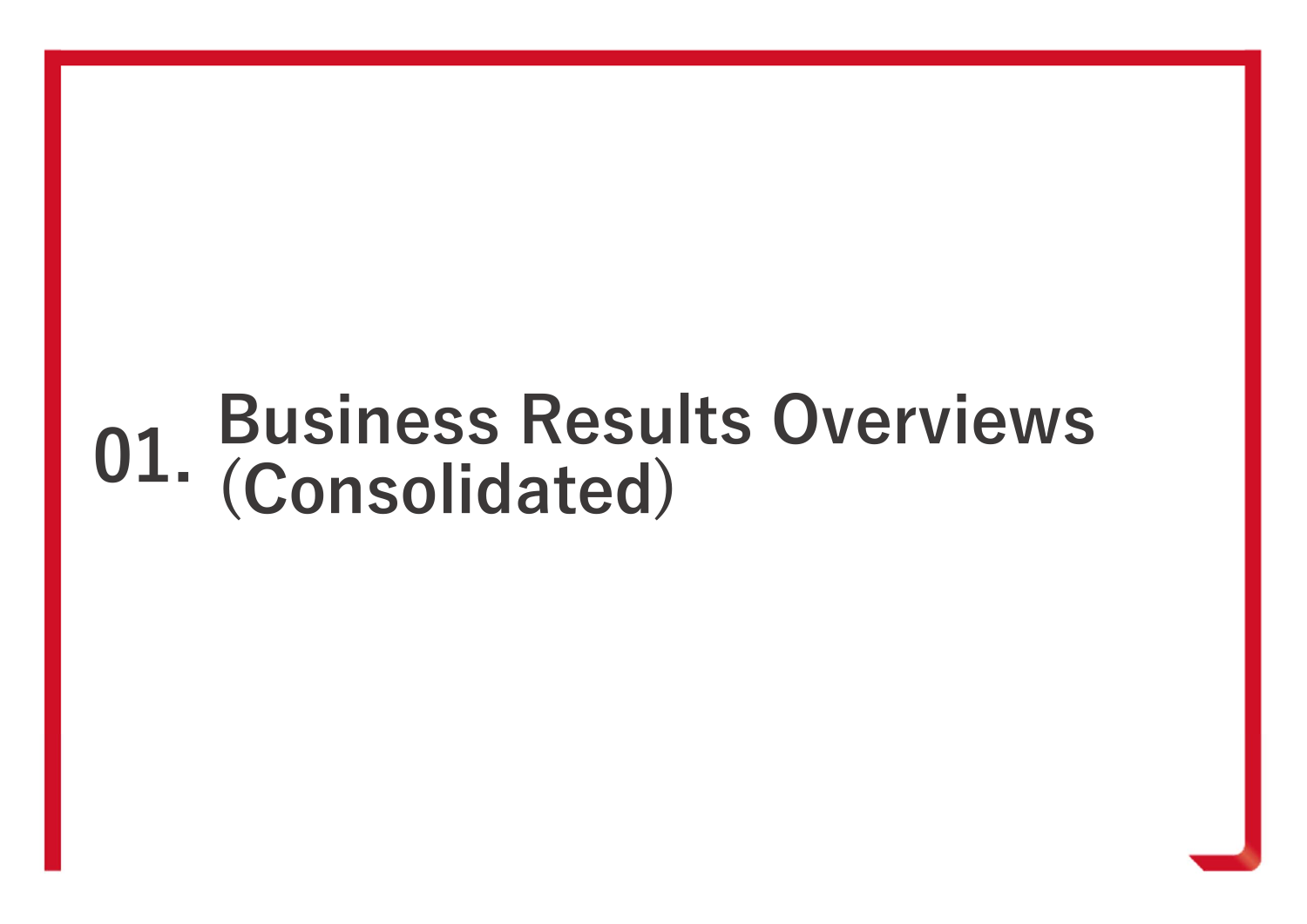## **Financial highlights of 3rd quarter of fiscal year ending March 2022 (Cumulative: Nine months from April 1, 2021 to December 31, 2021)**

<Year-on-year comparison (vs. 3rd quarter of FY ended March 2021 (Cumulative: Nine months from April 1, 2020 to December, 2020))>

- Operating revenues increased by 16.5% year on year (YoY). Over the same period, net operating revenues increased by 16.9%. Increase of investment trust related profits and trading profits drove revenue growth.
- Selling, general, and administrative expenses increased by 12.6% over the same period due to the reasons such as higher office and personnel expenses.
- As a result of revenue exceeding expenses, operating income increased by 89.3% YoY. Ordinary income increased by 69.3% YoY. Profit attributable to owners of parent increased by 66.2% YoY to 3,954 million yen.

|                                            |        |               |        |        |        |               |        | (In millions of yen) |                |                | (In millions of yen) |
|--------------------------------------------|--------|---------------|--------|--------|--------|---------------|--------|----------------------|----------------|----------------|----------------------|
|                                            |        | <b>FY21.3</b> |        |        |        | <b>FY22.3</b> |        | <b>vs.FY22.3</b>     | <b>FY21.3</b>  | <b>FY22.3</b>  | <b>vs.FY21.3</b>     |
|                                            | 1Q     | 2Q            | 3Q     | 4Q     | 1Q     | 2Q            | 3Q     | 2Q                   | <b>3QTOTAL</b> | <b>3QTOTAL</b> | <b>3QTOTAL</b>       |
| <b>Operating Revenues</b>                  | 15,269 | 16,548        | 16,762 | 18,679 | 17,553 | 19,298        | 19,765 | 2.4%                 | 48,579         | 56,618         | 16.5%                |
| Net operating revenues                     | 14,990 | 16,258        | 16,452 | 18,407 | 17,268 | 19,002        | 19,492 | 2.6%                 | 47,701         | 55,763         | 16.9%                |
| <b>SG&amp;A</b>                            | 14,673 | 14,915        | 15,451 | 15,962 | 16,501 | 16,951        | 17,273 | 1.9%                 | 45,040         | 50,726         | 12.6%                |
| <b>Operating income</b>                    | 316    | 1,343         | 1,000  | 2,445  | 767    | 2,051         | 2,218  | 8.2%                 | 2,660          | 5,036          | 89.3%                |
| Ordinary income                            | 549    | 1,840         | 1,288  | 3,748  | 955    | 2,907         | 2,364  | $-18.7%$             | 3,678          | 6,227          | 69.3%                |
| Profit attributable to owners<br>of parent | 526    | 1,035         | 817    | 3,637  | 433    | 2,063         | 1,457  | $-29.3%$             | 2,379          | 3,954          | 66.2%                |
| EPS (YEN)                                  | 2.66   | 5.23          | 4.13   | 18.39  | 2.19   | 10.42         | 7.36   |                      | 12.03          | 19.98          |                      |
| <b>BPS (YEN)</b>                           | 799.74 | 817.49        | 821.96 | 848.87 | 831.21 | 855.70        | 855.40 |                      | 821.96         | 855.40         |                      |
| <b>ROE</b><br>(annualized)                 |        |               |        |        |        |               |        |                      | 2.0%           | 3.1%           |                      |

\*By acquisition as a subsidiary, P/L of Securities Japan, Inc. is consolidated from 1Q.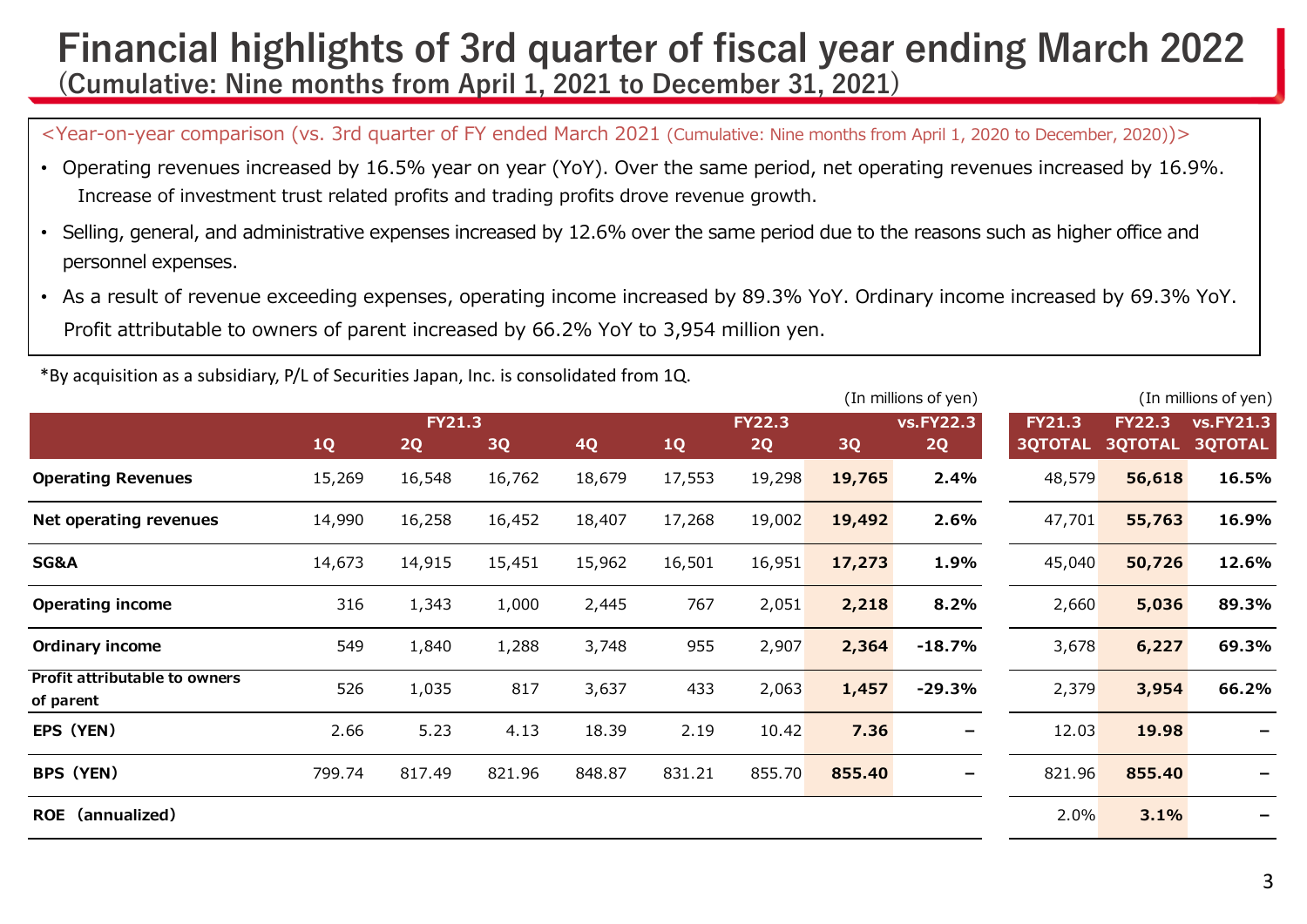## **Performance by Quarter (Consolidated)**

### <Compared to previous quarter (vs. 2nd quarter of the fiscal year ending March 2022)>

- •Operating revenues increased by 2.4% from the previous quarter. Net operating revenues increased by 2.6% quarter on quarter (QoQ).
- •Selling, general, and administrative expenses increased by 1.9% QoQ, due to the reason of higher office expenses and others.
- As a result of revenue exceeding expenses, operating income increased by 8.2% QoQ. Ordinary income decreased by 18.7% QoQ, owing to decreased non-operating income due to rebound of dividend received in the previous period.

Profit attributable to owners of parent decreased by 29.3% to 1,457 million yen.

Reflecting a reaction of gain on sales of investment securities, and partial reduction of loss on devaluation of investment securities, recorded in the previous quarter.

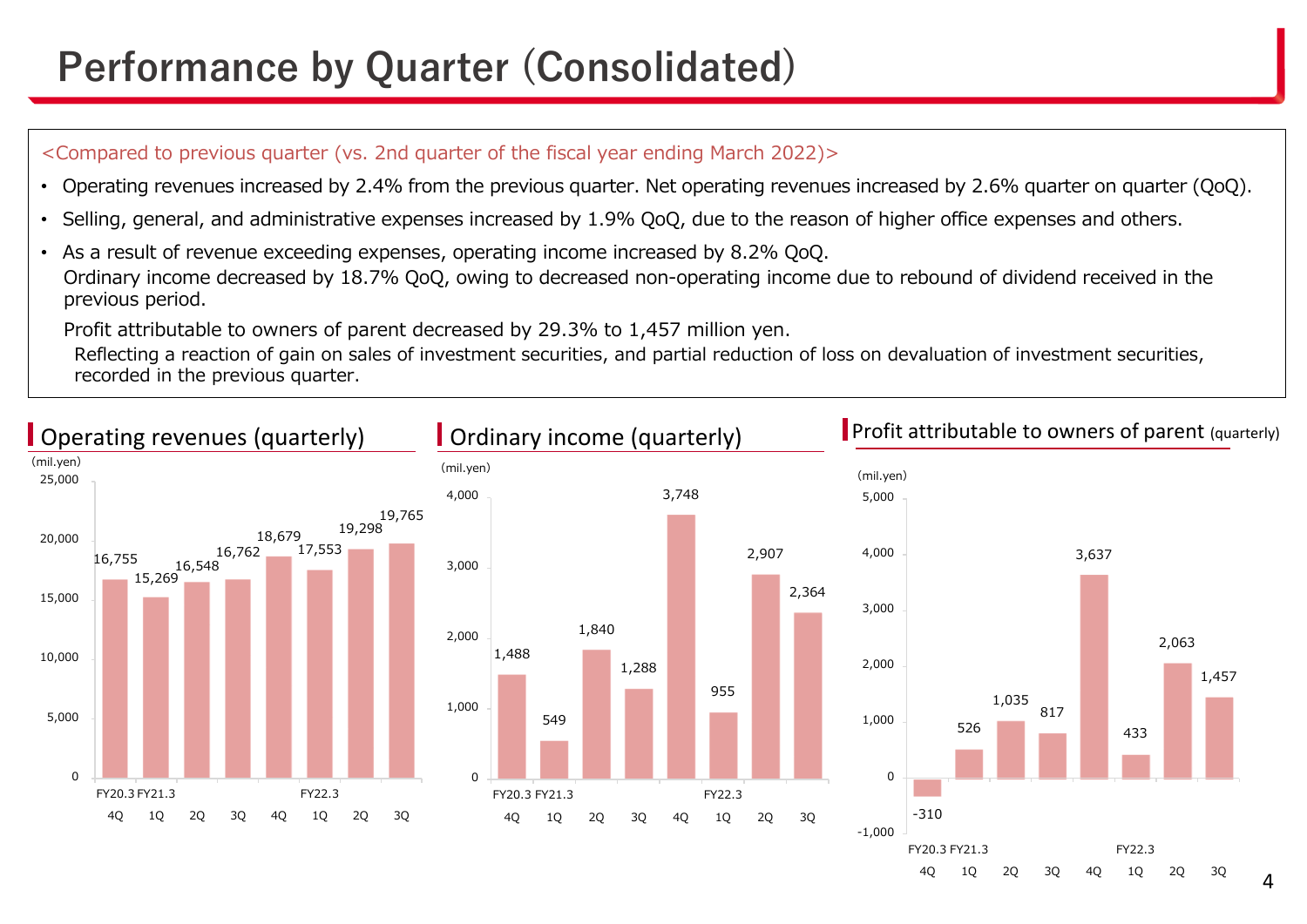## **Operating Revenues**

|                              |        |               |        |           |        |               |        | (In millions of yen) |                |                | (In millions of yen) |
|------------------------------|--------|---------------|--------|-----------|--------|---------------|--------|----------------------|----------------|----------------|----------------------|
|                              |        | <b>FY21.3</b> |        |           |        | <b>FY22.3</b> |        | <b>vs.FY22.3</b>     | <b>FY21.3</b>  | <b>FY22.3</b>  | vs.FY21.3            |
|                              | 1Q     | 2Q            | 3Q     | <b>4Q</b> | 1Q     | 2Q            | 3Q     | 2Q                   | <b>3QTOTAL</b> | <b>3QTOTAL</b> | <b>3QTOTAL</b>       |
| <b>Commissions</b>           | 10,610 | 10,171        | 11,058 | 12,008    | 11,153 | 11,952        | 12,108 | 1.3%                 | 31,841         | 35,214         | 10.6%                |
| <b>Brokerage</b>             | 5,669  | 5,165         | 5,864  | 5,876     | 4,686  | 5,008         | 5,026  | 0.4%                 | 16,700         | 14,721         | $-11.8%$             |
| Underwriting                 | 45     | 161           | 109    | 117       | 108    | 291           | 350    | 20.4%                | 316            | 749            | 136.9%               |
| Distribution                 | 1,716  | 1,506         | 1,599  | 2,114     | 2,543  | 2,794         | 2,761  | $-1.2%$              | 4,823          | 8,098          | 67.9%                |
| <b>Others</b>                | 3,179  | 3,337         | 3,484  | 3,900     | 3,815  | 3,859         | 3,969  | 2.9%                 | 10,002         | 11,644         | 16.4%                |
| Net gain on trading          | 4,081  | 5,738         | 5,009  | 5,939     | 5,610  | 6,542         | 6,882  | 5.2%                 | 14,828         | 19,035         | 28.4%                |
| Equities                     | 1,924  | 4,098         | 3,393  | 3,709     | 3,522  | 4,347         | 4,429  | 1.9%                 | 9,416          | 12,298         | 30.6%                |
| <b>Bonds</b>                 | 2,229  | 1,570         | 1,728  | 2,354     | 2,122  | 2,213         | 2,508  | 13.4%                | 5,528          | 6,844          | 23.8%                |
| <b>Others</b>                | $-73$  | 69            | $-112$ | $-124$    | $-34$  | $-17$         | $-55$  | $\qquad \qquad -$    | $-116$         | $-107$         | $\qquad \qquad$      |
| Interest and dividend income | 364    | 414           | 462    | 481       | 531    | 563           | 538    | $-4.6%$              | 1,241          | 1,633          | 31.6%                |
| <b>Others</b>                | 212    | 223           | 231    | 250       | 258    | 238           | 237    | $-0.6%$              | 667            | 734            | 10.0%                |
| <b>Operating revenues</b>    | 15,269 | 16,548        | 16,762 | 18,679    | 17,553 | 19,298        | 19,765 | 2.4%                 | 48,579         | 56,618         | 16.5%                |



### Quarterly change in operating revenues **Quarterly change in operating revenues by product**

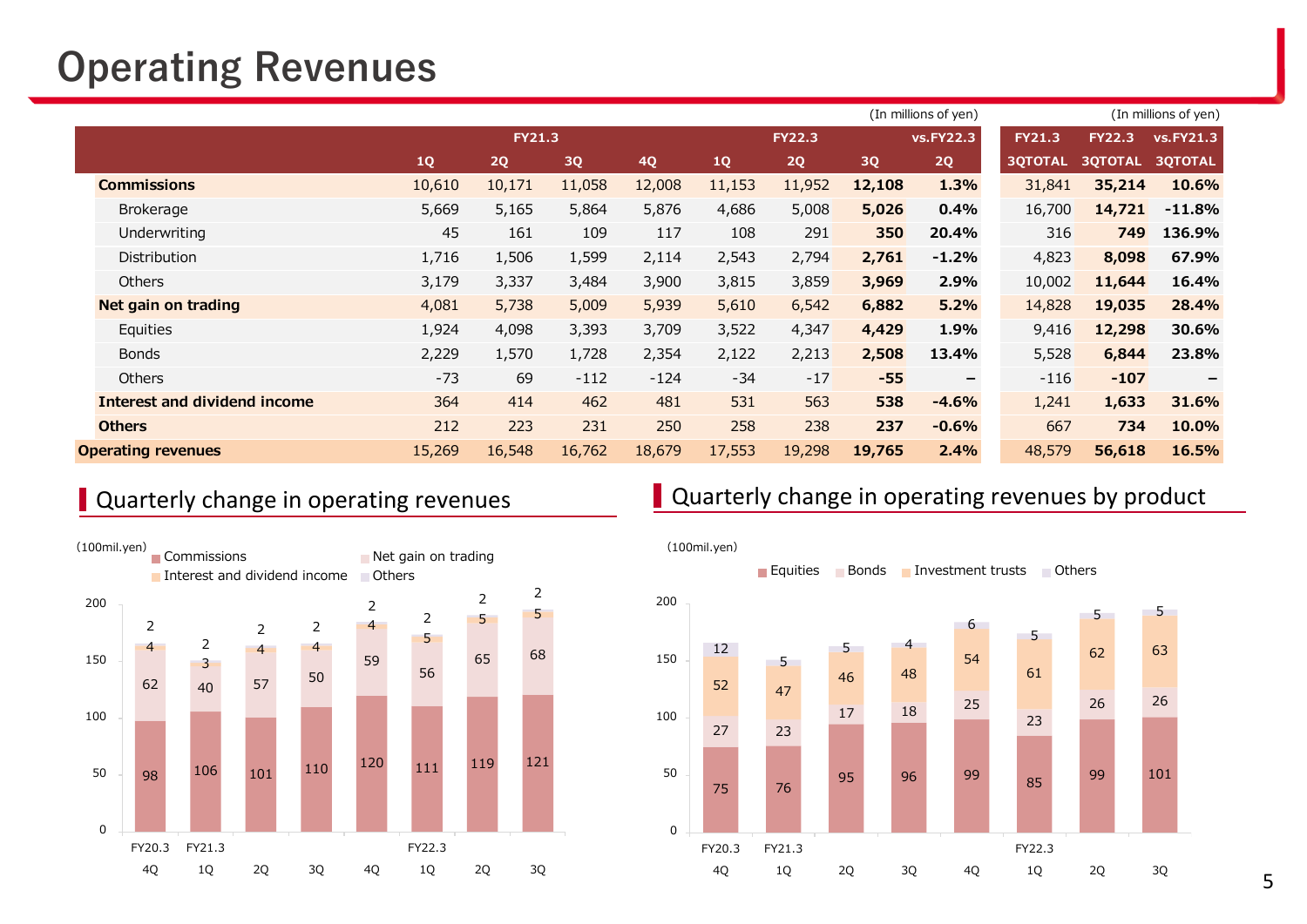## **Fees and Commissions Received**

### <Compared to previous quarter>

Brokerage commission increased by 0.4% from the previous quarter, due to increase of foreign equities brokerage commission. Underwriting commission increased by 20.4% QoQ, due to increase of IPO lead management and others. Distribution fees decreased by 1.2% QoQ owing to the reverse effect of higher corporate bonds sales in the previous quarter. Other commissions increased by 2.9% QoQ as rise in profit of FX Daily Futures contracts made contribution.

### <Year-on-year comparison (cumulative)>

Brokerage commission decreased by 11.8% YoY, due to decrease of commission related to both domestic and foreign equities transaction.

Underwriting commission increased by 136.9% YoY. Increased IPO lead management and large case underwriting of corporate bonds for individual customers contributed to the growth.

Distribution fees increased by 67.9% YoY, owing to higher sales of publicly offered investment trusts.

Other commissions increased by 16.4% YoY from a rise in trust fees.

|                                 |                  |               |                |             |             |               |              | (In millions of yen) |                |                | (In millions of yen) |
|---------------------------------|------------------|---------------|----------------|-------------|-------------|---------------|--------------|----------------------|----------------|----------------|----------------------|
|                                 |                  | <b>FY21.3</b> |                |             |             | <b>FY22.3</b> |              | <b>vs.FY22.3</b>     | <b>FY21.3</b>  | <b>FY22.3</b>  | <b>vs.FY21.3</b>     |
|                                 | 1Q               | 2Q            | 3Q             | <b>4Q</b>   | 1Q          | 2Q            | 3Q           | 2Q                   | <b>3QTOTAL</b> | <b>3QTOTAL</b> | <b>3QTOTAL</b>       |
| <b>Brokerage</b>                | 5,669            | 5,165         | 5,864          | 5,876       | 4,686       | 5,008         | 5,026        | 0.4%                 | 16,700         | 14,721         | $-11.8%$             |
| Equities                        | 5,375            | 5,026         | 5,734          | 5,758       | 4,562       | 4,867         | 4,878        | 0.2%                 | 16,136         | 14,309         | $-11.3%$             |
| <b>Bonds</b>                    | $\boldsymbol{0}$ | 9             | $\overline{2}$ | $\mathbf 0$ | $\mathbf 0$ | $\mathbf 0$   | $\mathbf{0}$ | $-73.0\%$            | 11             | $\mathbf{0}$   | $-95.1%$             |
| <b>Others</b>                   | 294              | 129           | 128            | 117         | 123         | 140           | 147          | 4.8%                 | 552            | 411            | $-25.5%$             |
| <b>Underwriting</b>             | 45               | 161           | 109            | 117         | 108         | 291           | 350          | 20.4%                | 316            | 749            | 136.9%               |
| Equities                        | 13               | 99            | 69             | 91          | 21          | 147           | 280          | 89.7%                | 182            | 448            | 145.5%               |
| <b>Bonds</b>                    | 32               | 61            | 39             | 25          | 86          | 143           | 70           | $-50.9%$             | 133            | 300            | 125.0%               |
| <b>Distribution</b>             | 1,716            | 1,506         | 1,599          | 2,114       | 2,543       | 2,794         | 2,761        | $-1.2%$              | 4,823          | 8,098          | 67.9%                |
| <b>Beneficiary Certificates</b> | 1,712            | 1,488         | 1,575          | 2,102       | 2,538       | 2,599         | 2,750        | 5.8%                 | 4,775          | 7,888          | 65.2%                |
| <b>Others</b>                   | 3,179            | 3,337         | 3,484          | 3,900       | 3,815       | 3,859         | 3,969        | 2.9%                 | 10,002         | 11,644         | 16.4%                |
| <b>Beneficiary Certificates</b> | 2,814            | 3,024         | 3,139          | 3,280       | 3,484       | 3,525         | 3,528        | 0.1%                 | 8,978          | 10,539         | 17.4%                |
| <b>Total</b>                    | 10,610           | 10,171        | 11,058         | 12,008      | 11,153      | 11,952        | 12,108       | 1.3%                 | 31,841         | 35,214         | 10.6%                |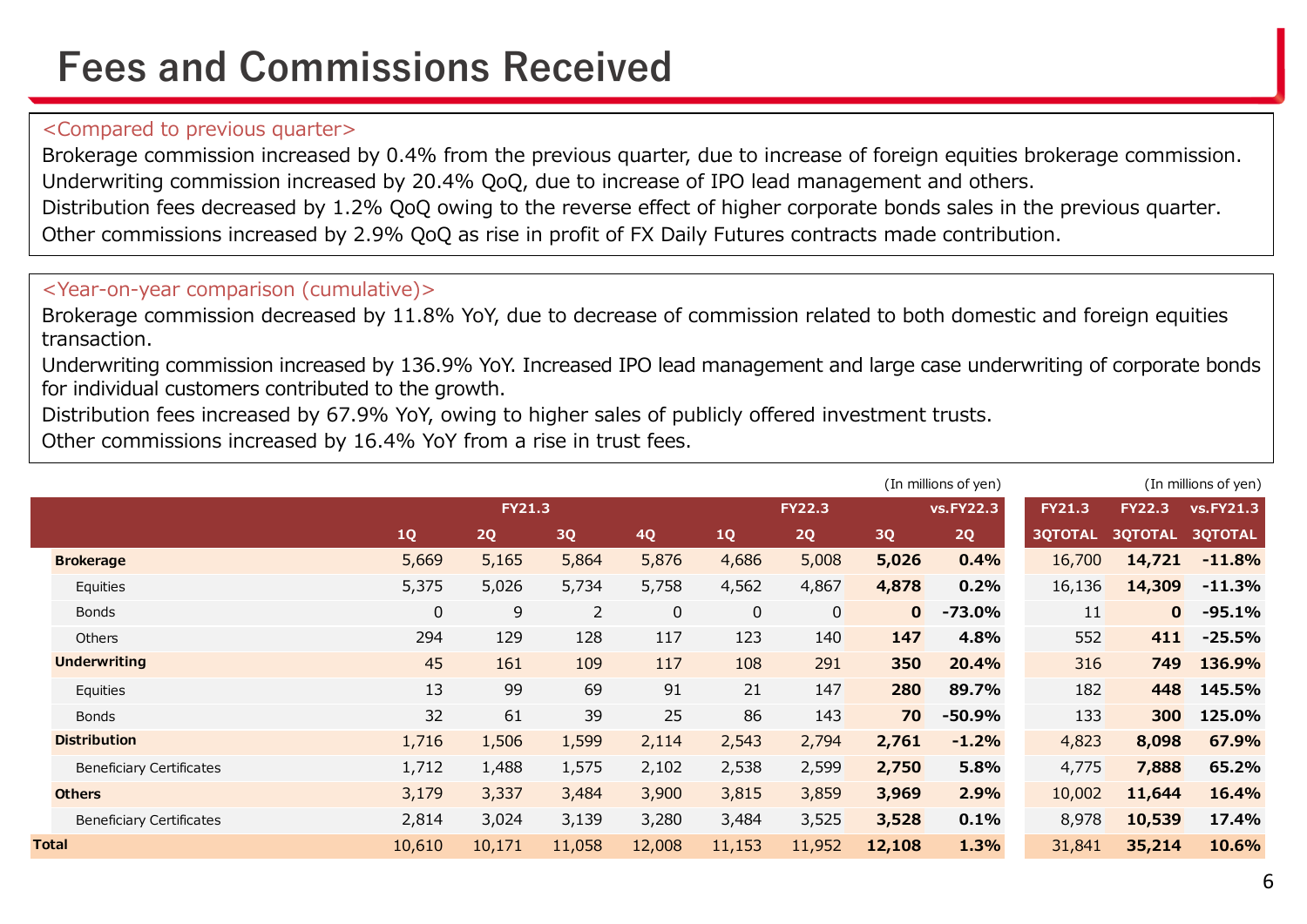## **Fees and Commissions Received by Category (Quarterly Transition)**



### Distribution





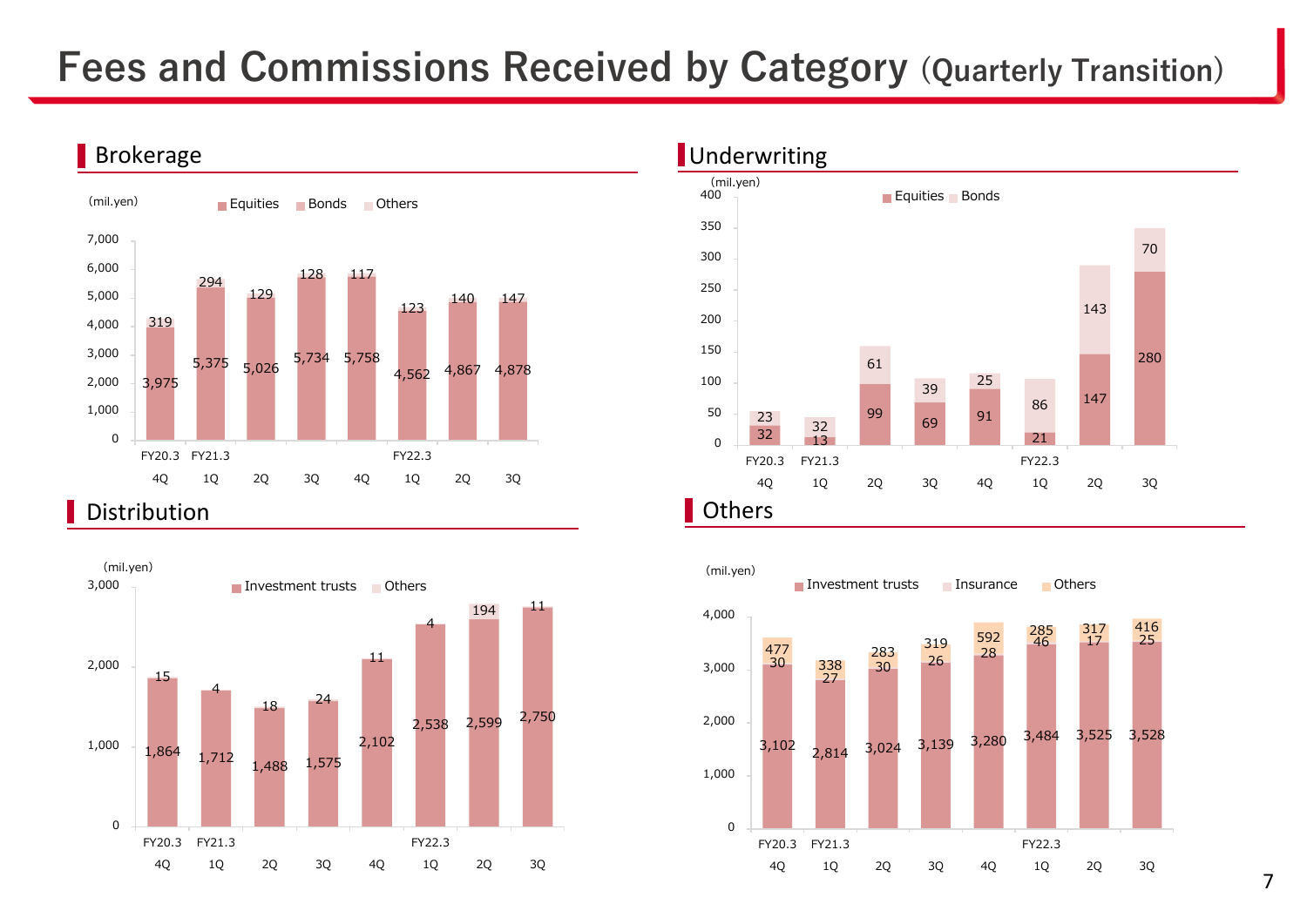## **Net Trading Income**

|       |       |        |               |       |               |       |                          |                             |                | (In millions of yen)              |
|-------|-------|--------|---------------|-------|---------------|-------|--------------------------|-----------------------------|----------------|-----------------------------------|
|       |       |        |               |       | <b>FY22.3</b> |       | <b>VS.FY22.3</b>         | <b>FY21.3</b>               | <b>FY22.3</b>  | <b>vs.FY21.3</b>                  |
| 1Q    | 2Q    | 3Q     | 4Q            | 1Q    | 2Q            | 3Q    | 2Q                       | <b>30TOTAL</b>              | <b>30TOTAL</b> | <b>30TOTAL</b>                    |
| 1,924 | 4,098 | 3,393  | 3,709         | 3,522 | 4,347         | 4,429 | 1.9%                     |                             | 12,298         | 30.6%                             |
| 262   | 345   | 333    | 347           | 259   | 322           |       | $-32.8%$                 | 941                         | 798            | $-15.1%$                          |
| 1,662 | 3,752 | 3,059  | 3,362         | 3,262 | 4,024         | 4,212 | 4.7%                     | 8,475                       | 11,500         | 35.7%                             |
| 2,229 | 1,570 | 1,728  | 2,354         | 2,122 | 2,213         | 2,508 | 13.4%                    |                             | 6,844          | 23.8%                             |
| 470   | 413   | 204    | 175           | 213   | 312           | 363   | 16.2%                    | 1,088                       | 889            | $-18.3%$                          |
| 1,759 | 1,156 | 1,524  | 2,179         | 1,908 | 1,900         | 2,145 | 12.9%                    |                             | 5,954          | 34.1%                             |
| $-73$ | 69    | $-112$ | $-124$        | $-34$ | $-17$         | $-55$ | $\overline{\phantom{m}}$ |                             | $-107$         | $\qquad \qquad -$                 |
| 4,081 | 5,738 | 5,009  | 5,939         | 5,610 | 6,542         | 6,882 | 5.2%                     | 14,828                      | 19,035         | 28.4%                             |
|       |       |        | <b>FY21.3</b> |       |               |       |                          | (In millions of yen)<br>216 |                | 9,416<br>5,528<br>4,440<br>$-116$ |



### Net gain by Products **Net gain from foreign equities and bonds**

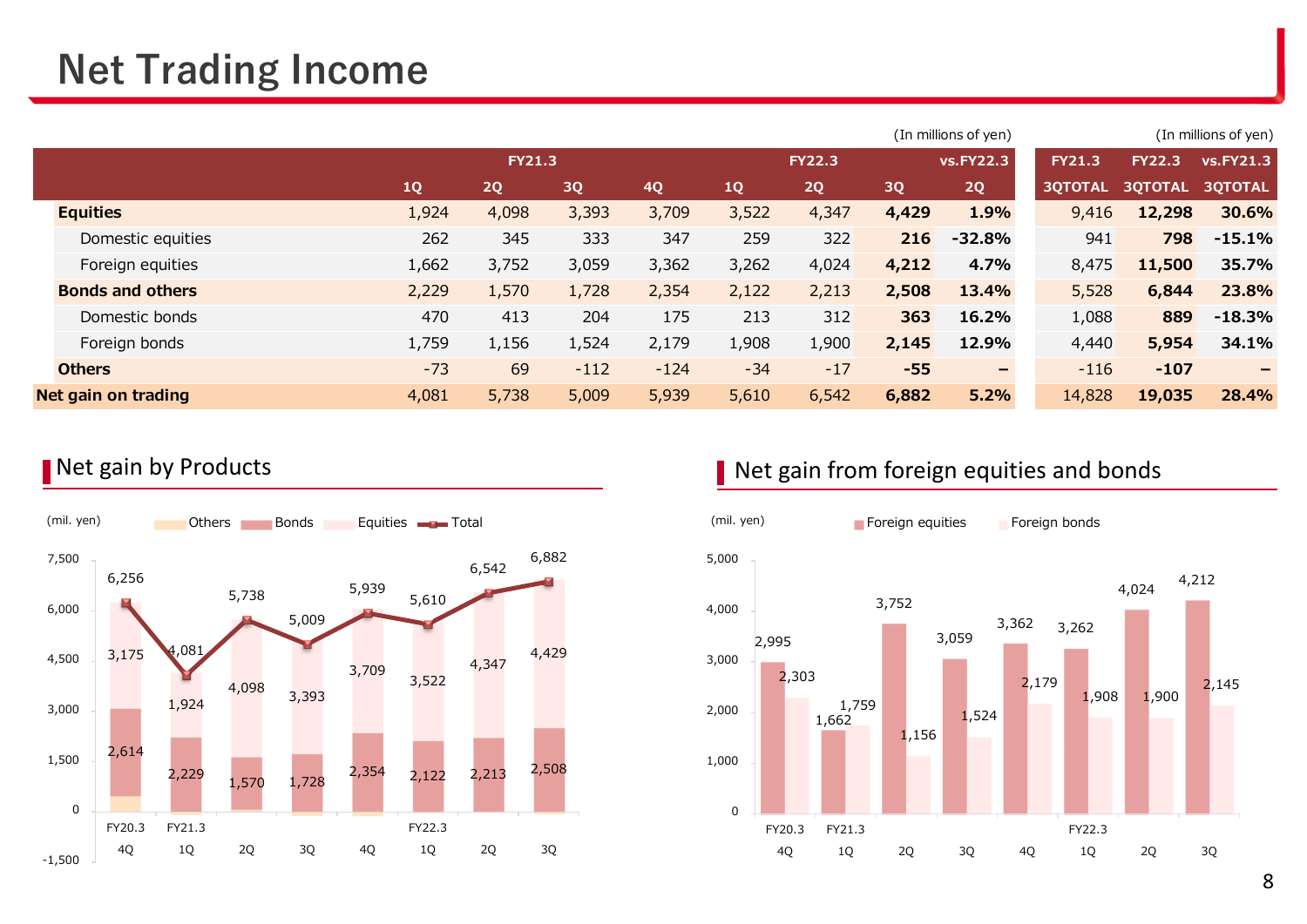## **SG&A : Selling, General and Administrative Expenses**

Selling, general, and administrative expenses increased by 1.9% from the previous quarter, due mainly to factors such as higher office and personnel expenses.

- Office expenses increased by 13.8% QoQ due to increased system related costs and others.
- Personnel expenses increased by 2.0% QoQ due to increased bonus and others.

### <Year-on-year comparison (cumulative)>

Selling, general, and administrative expenses increased by 12.6% YoY, due mainly to factors such as higher personnel and office expenses.

- Personnel expenses increased by 9.4% YoY due to acquisition as a subsidiary of Securities Japan, Inc., increased bonus, and others.
- Office expenses increased by 45.1% YoY due to core operational system transferring related expenses.

\*By acquisition as a subsidiary, expenses of Securities Japan, Inc. is accounted from 1Q. (In millions of yen) (In millions of yen)

### <Compared to previous quarter>
<br>
The Change in Selling, General and Administrative Expenses



|                          |        | <b>FY21.3</b> |        |        |        | <b>FY22.3</b> |        | <b>vs.FY22.3</b> | <b>FY21.3</b>  | <b>FY22.3</b>  | <b>vs.FY21.3</b> |
|--------------------------|--------|---------------|--------|--------|--------|---------------|--------|------------------|----------------|----------------|------------------|
|                          | 1Q     | <b>2Q</b>     | 3Q     | 4Q     | 1Q     | 2Q            | 3Q     | 2Q               | <b>30TOTAL</b> | <b>30TOTAL</b> | <b>30TOTAL</b>   |
| Trading related expenses | 2,420  | 2,586         | 2,717  | 2,708  | 2,844  | 2,887         | 2,966  | 2.7%             | 7,725          | 8,698          | 12.6%            |
| Personnel expenses       | 7,489  | 7,616         | 7,879  | 7,905  | 8,168  | 8,400         | 8,571  | 2.0%             | 22,985         | 25,140         | 9.4%             |
| Real estate expenses     | 1,838  | 1,824         | 1,863  | 1,931  | 2,130  | 2,085         | 1,976  | $-5.2%$          | 5,527          | 6,192          | 12.0%            |
| Office expenses          | 1,171  | 1,151         | 1,136  | 1,511  | 1,411  | 1,688         | 1,920  | 13.8%            | 3,459          | 5,020          | 45.1%            |
| Depreciation expenses    | 772    | 763           | 841    | 810    | 785    | 691           | 709    | 2.6%             | 2,377          | 2,186          | $-8.0\%$         |
| Taxes and dues           | 243    | 256           | 238    | 279    | 275    | 293           | 278    | $-4.9%$          | 738            | 847            | 14.8%            |
| Others                   | 737    | 716           | 772    | 814    | 885    | 904           | 850    | $-6.0%$          | 2,227          | 2,641          | 18.6%            |
| SG&A                     | 14,673 | 14,915        | 15,451 | 15,962 | 16,501 | 16,951        | 17,273 | 1.9%             | 45,040         | 50,726         | 12.6%            |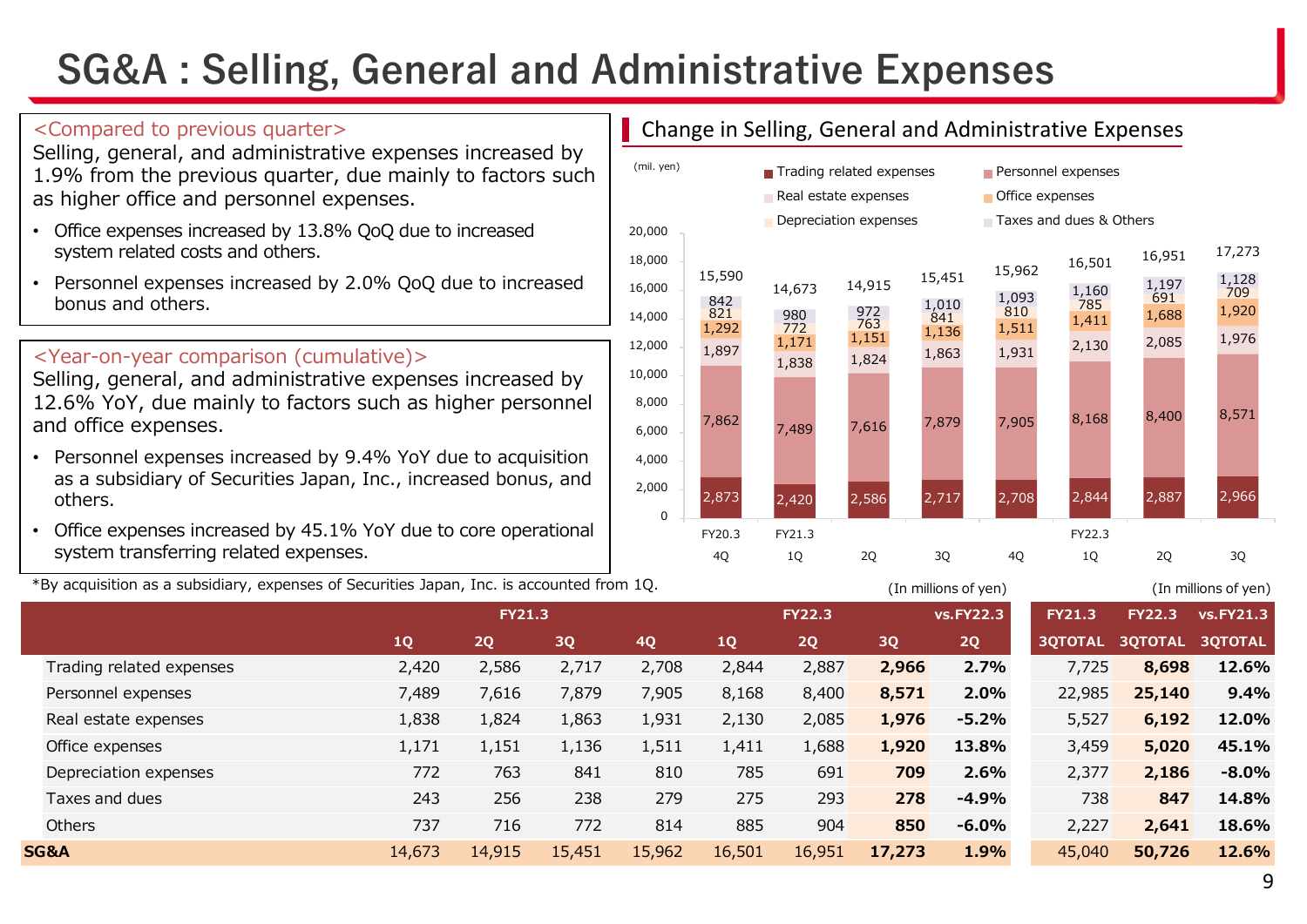## **Assets under custody (Consolidated)**

<Compared to the end of the previous fiscal year (vs. the end of March 2021)>

• On a consolidated basis, customers' assets under custody increased 407.1 billion yen from the end of the previous fiscal year to 6,607.2 billion yen.

Current value balances grew mainly in equities and investment trusts. Balance of assets under custody continued to reach record high since the Company's transformation into a holding company.



### **Assets under Custody Retail Assets under Custody Retail Assets under Custody**

※ Including assets under custody of Securities Japan, Inc. from 21/3.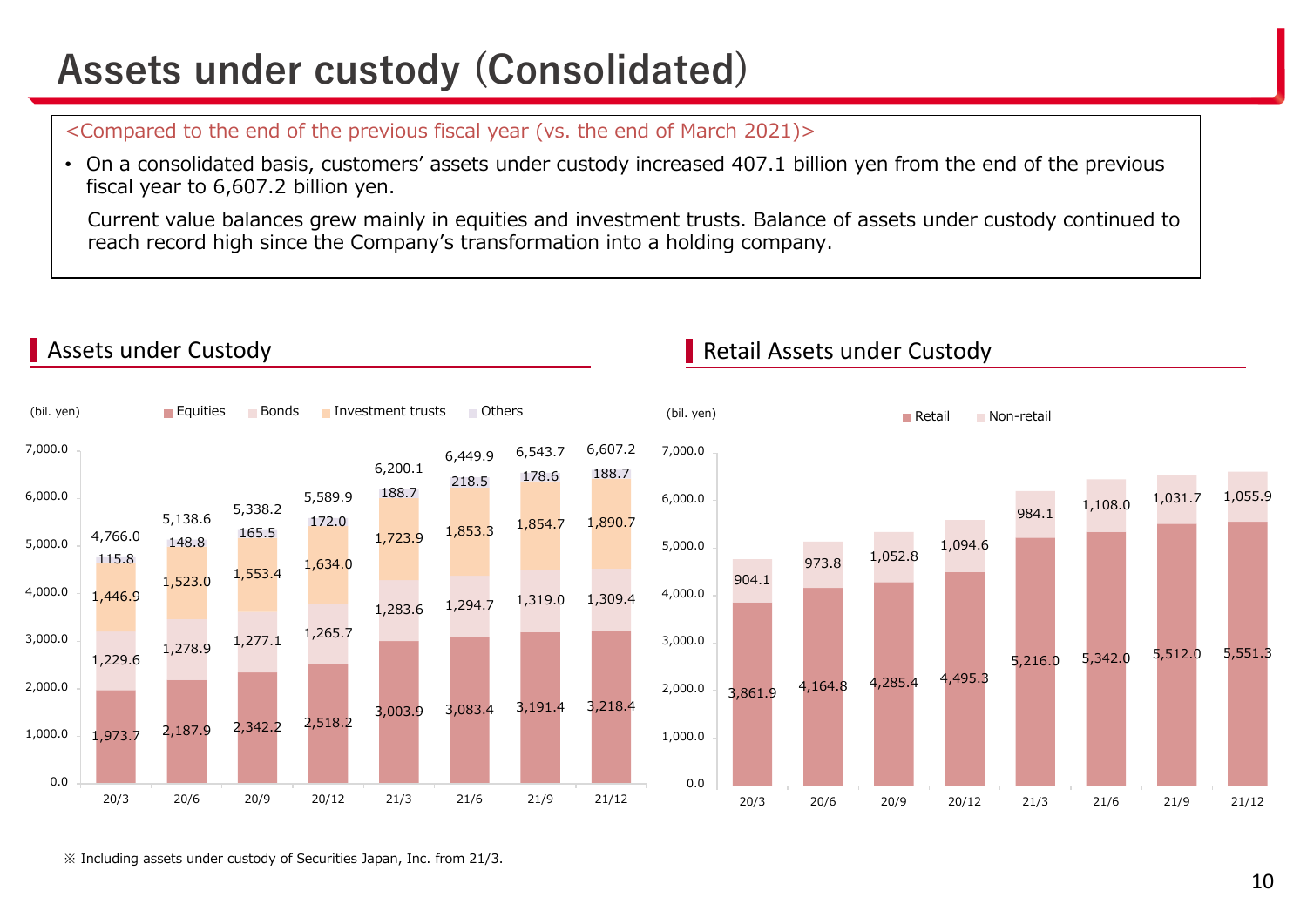| <b>Operating revenues</b> |                                 |                                 | (In millions of yen)               |
|---------------------------|---------------------------------|---------------------------------|------------------------------------|
|                           | <b>FY21.3</b><br><b>30TOTAL</b> | <b>FY22.3</b><br><b>3QTOTAL</b> | <b>vs.FY21.3</b><br><b>3QTOTAL</b> |
| Securities business       | 43,955                          | 51,376                          | 16.9%                              |
| Asset management business | 6,589                           | 7,211                           | 9.4%                               |
| Support business          | 9,374                           | 9,964                           | 6.3%                               |

| <b>Segment income</b><br>(In millions of yen) |                           |                |                |                  |  |  |  |  |  |
|-----------------------------------------------|---------------------------|----------------|----------------|------------------|--|--|--|--|--|
|                                               |                           | <b>FY21.3</b>  | <b>FY22.3</b>  | <b>vs.FY21.3</b> |  |  |  |  |  |
|                                               |                           | <b>3QTOTAL</b> | <b>3QTOTAL</b> | <b>3QTOTAL</b>   |  |  |  |  |  |
|                                               | Securities business       | 2,094          | 5,319          | 153.9%           |  |  |  |  |  |
|                                               | Asset management business | 237            | 316            | 32.8%            |  |  |  |  |  |
|                                               | Support business          | 906            | 259            | $-71.3%$         |  |  |  |  |  |

### **Operating revenues**





### **Results by segment CES and August 2018** Number of accounts in the Group



※ Including number of accounts of Securities Japan, Inc., as well as its subsidiaries Mitsui Securities and Zukawa Securities, from 21/3.

※ Above results by segment shows figures before consolidation adjustment.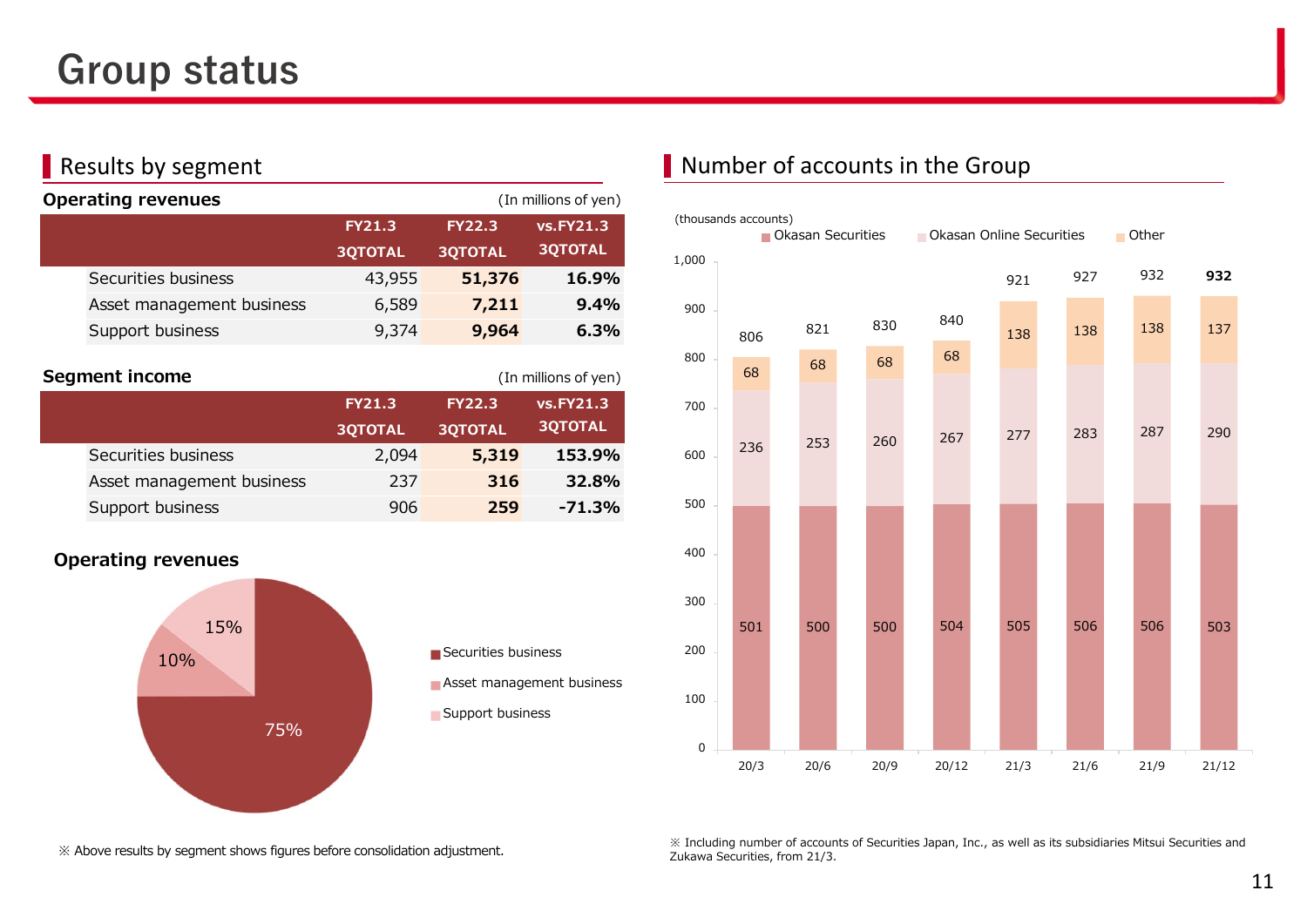## **Statement of Income**

|                                                  |        |               |        |        |                | (In millions of yen) |        |                  |                | (In millions of yen) |                  |  |
|--------------------------------------------------|--------|---------------|--------|--------|----------------|----------------------|--------|------------------|----------------|----------------------|------------------|--|
|                                                  |        | <b>FY21.3</b> |        |        |                | <b>FY22.3</b>        |        | <b>vs.FY22.3</b> | <b>FY21.3</b>  | <b>FY22.3</b>        | <b>vs.FY21.3</b> |  |
|                                                  | 1Q     | 2Q            | 3Q     | 4Q     | 1Q             | 2Q                   | 3Q     | 2Q               | <b>3QTOTAL</b> | <b>3QTOTAL</b>       | <b>3QTOTAL</b>   |  |
| <b>Operating revenues</b>                        | 15,269 | 16,548        | 16,762 | 18,679 | 17,553         | 19,298               | 19,765 | 2.4%             | 48,579         | 56,618               | 16.5%            |  |
| Commissions                                      | 10,610 | 10,171        | 11,058 | 12,008 | 11,153         | 11,952               | 12,108 | 1.3%             | 31,841         | 35,214               | 10.6%            |  |
| Net gain on trading                              | 4,081  | 5,738         | 5,009  | 5,939  | 5,610          | 6,542                | 6,882  | 5.2%             | 14,828         | 19,035               | 28.4%            |  |
| Interest and dividend income                     | 364    | 414           | 462    | 481    | 531            | 563                  | 538    | $-4.6%$          | 1,241          | 1,633                | 31.6%            |  |
| Service fee and other revenues                   | 212    | 223           | 231    | 250    | 258            | 238                  | 237    | $-0.6%$          | 667            | 734                  | 10.0%            |  |
| Interest expenses                                | 278    | 289           | 310    | 272    | 285            | 295                  | 273    | $-7.5%$          | 878            | 854                  | $-2.7%$          |  |
| Net operating revenues                           | 14,990 | 16,258        | 16,452 | 18,407 | 17,268         | 19,002               | 19,492 | 2.6%             | 47,701         | 55,763               | 16.9%            |  |
| SG&A                                             | 14,673 | 14,915        | 15,451 | 15,962 | 16,501         | 16,951               | 17,273 | 1.9%             | 45,040         | 50,726               | 12.6%            |  |
| Operating income                                 | 316    | 1,343         | 1,000  | 2,445  | 767            | 2,051                | 2,218  | 8.2%             | 2,660          | 5,036                | 89.3%            |  |
| Non-operating income                             | 267    | 577           | 327    | 1,326  | 223            | 891                  | 176    | $-80.2%$         | 1,172          | 1,291                | 10.1%            |  |
| Non-operating expenses                           | 34     | 80            | 39     | 23     | 35             | 36                   | 29     | $-17.2%$         | 155            | 101                  | $-35.0%$         |  |
| <b>Ordinary income</b>                           | 549    | 1,840         | 1,288  | 3,748  | 955            | 2,907                | 2,364  | $-18.7%$         | 3,678          | 6,227                | 69.3%            |  |
| Extraordinary gain                               | 228    | $\mathbf 0$   | $-4$   | 6,996  | $\overline{7}$ | 376                  | $-0$   |                  | 224            | 383                  | 70.8%            |  |
| Extraordinary loss                               | 69     | 95            | 95     | 6,212  | 289            | $-218$               | 44     | —                | 261            | 115                  | $-55.9%$         |  |
| Net profit before taxes                          | 708    | 1,744         | 1,188  | 4,532  | 674            | 3,502                | 2,319  | $-33.8%$         | 3,642          | 6,495                | 78.4%            |  |
| Income taxes                                     | 194    | 350           | 225    | 843    | 224            | 843                  | 429    | $-49.0%$         | 769            | 1,497                | 94.6%            |  |
| Adjustment amount for income taxes               | $-81$  | 274           | 69     | $-38$  | $-69$          | 443                  | 337    | $-24.0%$         | 262            | 711                  | 171.1%           |  |
| Net profit                                       | 596    | 1,120         | 893    | 3,727  | 518            | 2,215                | 1,552  | $-29.9%$         | 2,609          | 4,286                | 64.2%            |  |
| Profit attributable to non-controlling interests | 69     | 84            | 75     | 89     | 85             | 152                  | 94     | $-38.1%$         | 229            | 332                  | 44.4%            |  |
| Profit attributable to owners of parent          | 526    | 1,035         | 817    | 3,637  | 433            | 2,063                | 1,457  | $-29.3%$         | 2,379          | 3,954                | 66.2%            |  |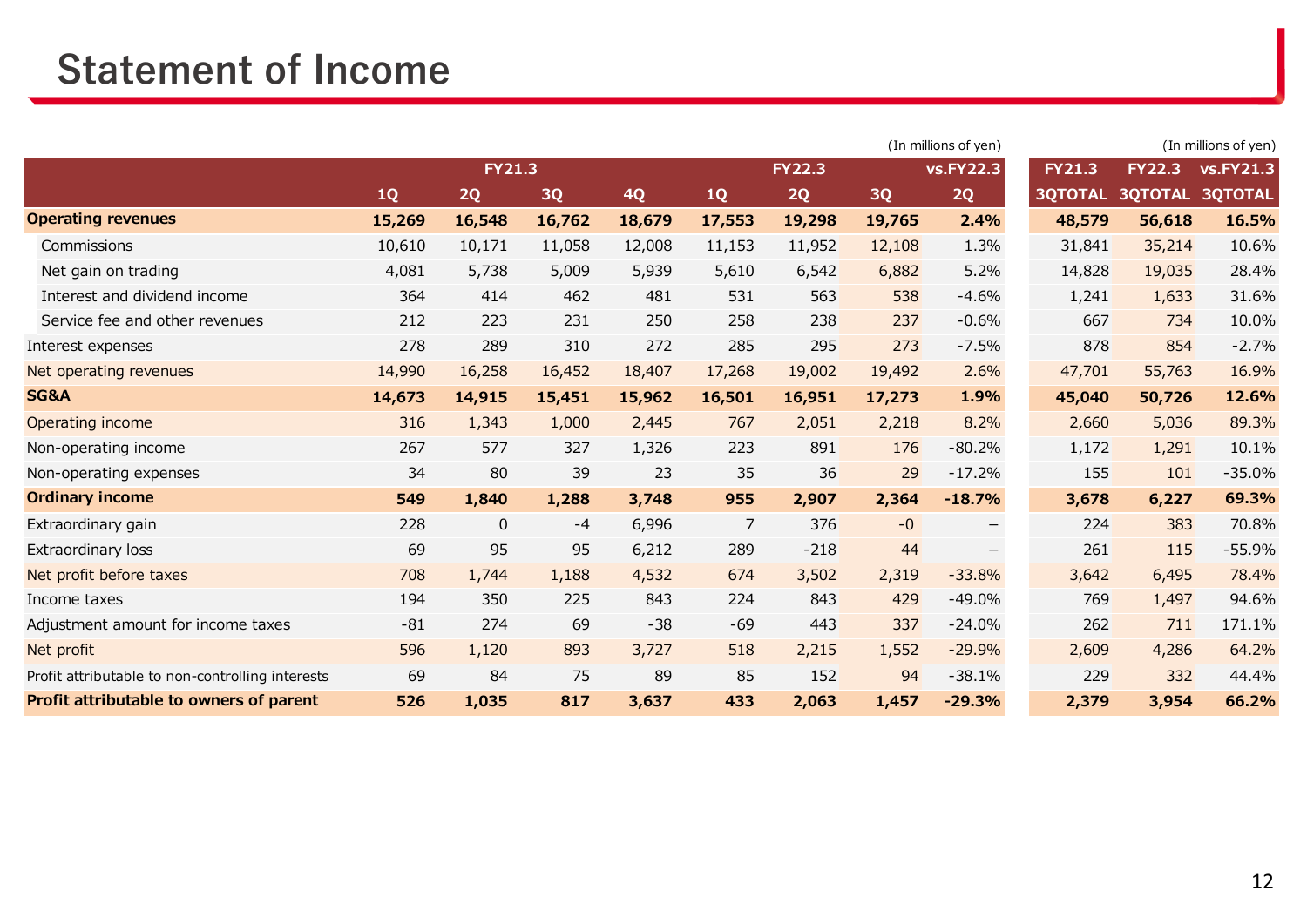## **Balance Sheet Summary**

|                                                          |               |               | (In millions of yen) |
|----------------------------------------------------------|---------------|---------------|----------------------|
|                                                          | <b>FY21.3</b> | <b>FY22.3</b> | vs.FY21.3            |
|                                                          | <b>4Q</b>     | <b>3Q</b>     | <b>4Q</b>            |
| <b>Current assets</b>                                    | 689,017       | 565,198       | $-123,819$           |
| Cash and deposits                                        | 69,013        | 74,994        | 5,981                |
| Cash segregated as deposits                              | 96,687        | 103,462       | 6,775                |
| Trading products                                         | 212,318       | 174,133       | $-38,185$            |
| Receivables on margin transactions                       | 66,792        | 78,312        | 11,520               |
| Receivables on collateralized securities<br>transactions | 223,361       | 113,550       | $-109,811$           |
| Other current assets                                     | 20,844        | 20,745        | -99                  |
| <b>Fixed assets</b>                                      | 94,422        | 94,217        | $-205$               |
| Tangible fixed assets                                    | 18,355        | 18,068        | $-287$               |
| Intangible fixed assets                                  | 4,624         | 4,033         | $-591$               |
| Investments and other assets                             | 71,443        | 72,115        | 672                  |
|                                                          |               |               |                      |
|                                                          |               |               |                      |
|                                                          |               |               |                      |
|                                                          |               |               |                      |
|                                                          |               |               |                      |
|                                                          |               |               |                      |
|                                                          |               |               |                      |
|                                                          |               |               |                      |
|                                                          |               |               |                      |
|                                                          |               |               |                      |
|                                                          |               |               |                      |
| <b>Total assets</b>                                      | 783,440       | 659,416       | $-124,024$           |
|                                                          |               |               |                      |

|                                                          |         |               | (In millions of yen) |                                                       |               |               | (In millions of yen) |
|----------------------------------------------------------|---------|---------------|----------------------|-------------------------------------------------------|---------------|---------------|----------------------|
|                                                          | FY21.3  | <b>FY22.3</b> | vs.FY21.3            |                                                       | <b>FY21.3</b> | <b>FY22.3</b> | vs.FY21.3            |
|                                                          | 4Q      | 3Q            | <b>4Q</b>            |                                                       | 4Q            | 3Q            | <b>4Q</b>            |
| rrent assets                                             | 689,017 | 565,198       | $-123,819$           | <b>Current liabilities</b>                            | 560,375       | 432,896       | $-127,479$           |
| Cash and deposits                                        | 69,013  | 74,994        | 5,981                | <b>Trading liabilities</b>                            | 157,593       | 89,485        | $-68,108$            |
| Cash segregated as deposits                              | 96,687  | 103,462       | 6,775                | Payables on margin transactions                       | 18,442        | 34,803        | 16,361               |
| Trading products                                         | 212,318 | 174,133       | $-38,185$            | Payables on collateralized securities<br>transactions | 50,003        | 48,590        | $-1,413$             |
| Receivables on margin transactions                       | 66,792  | 78,312        | 11,520               | Deposits received                                     | 67,299        | 92,986        | 25,687               |
| Receivables on collateralized securities<br>transactions | 223,361 | 113,550       | $-109,811$           | Guarantee deposits received                           | 42,198        | 39,019        | $-3,179$             |
| Other current assets                                     | 20,844  | 20,745        | -99                  | Short-term borrowings                                 | 123,559       | 104,046       | $-19,513$            |
| ed assets                                                | 94,422  | 94,217        | $-205$               | Other cuurent liabilities                             | 101,279       | 23,964        | $-77,315$            |
| Tangible fixed assets                                    | 18,355  | 18,068        | $-287$               | <b>Fixed liabilities</b>                              | 31,523        | 33,457        | 1,934                |
| Intangible fixed assets                                  | 4,624   | 4,033         | $-591$               | Long-term borrowings                                  | 9,900         | 11,392        | 1,492                |
| Investments and other assets                             | 71,443  | 72,115        | 672                  | Reserves for retirement benefits                      | 6,447         | 6,441         | -6                   |
|                                                          |         |               |                      | Other fixed liabilities                               | 15,175        | 15,623        | 448                  |
|                                                          |         |               |                      | <b>Financial instruments transaction reserve</b>      | 1,237         | 1,236         | $-1$                 |
|                                                          |         |               |                      | <b>Total liabilities</b>                              | 593,136       | 467,591       | $-125,545$           |
|                                                          |         |               |                      | Common stock                                          | 18,589        | 18,589        |                      |
|                                                          |         |               |                      | Capital surplus                                       | 23,841        | 23,848        | $\overline{7}$       |
|                                                          |         |               |                      | Retained earnings                                     | 113,877       | 114,865       | 988                  |
|                                                          |         |               |                      | Treasury stock                                        | $-3,796$      | $-3,733$      | 63                   |
|                                                          |         |               |                      | Accumulated other comprehensive income                | 15,420        | 15,794        | 374                  |
|                                                          |         |               |                      | Subscription rights to shares                         | 422           | 463           | 41                   |
|                                                          |         |               |                      | Minority interests                                    | 21,948        | 21,997        | 49                   |
|                                                          |         |               |                      | <b>Total net assets</b>                               | 190,304       | 191,825       | 1,521                |
| assets                                                   | 783,440 | 659,416       | $-124,024$           | <b>Total liabilities &amp; net assets</b>             | 783,440       | 659,416       | $-124,024$           |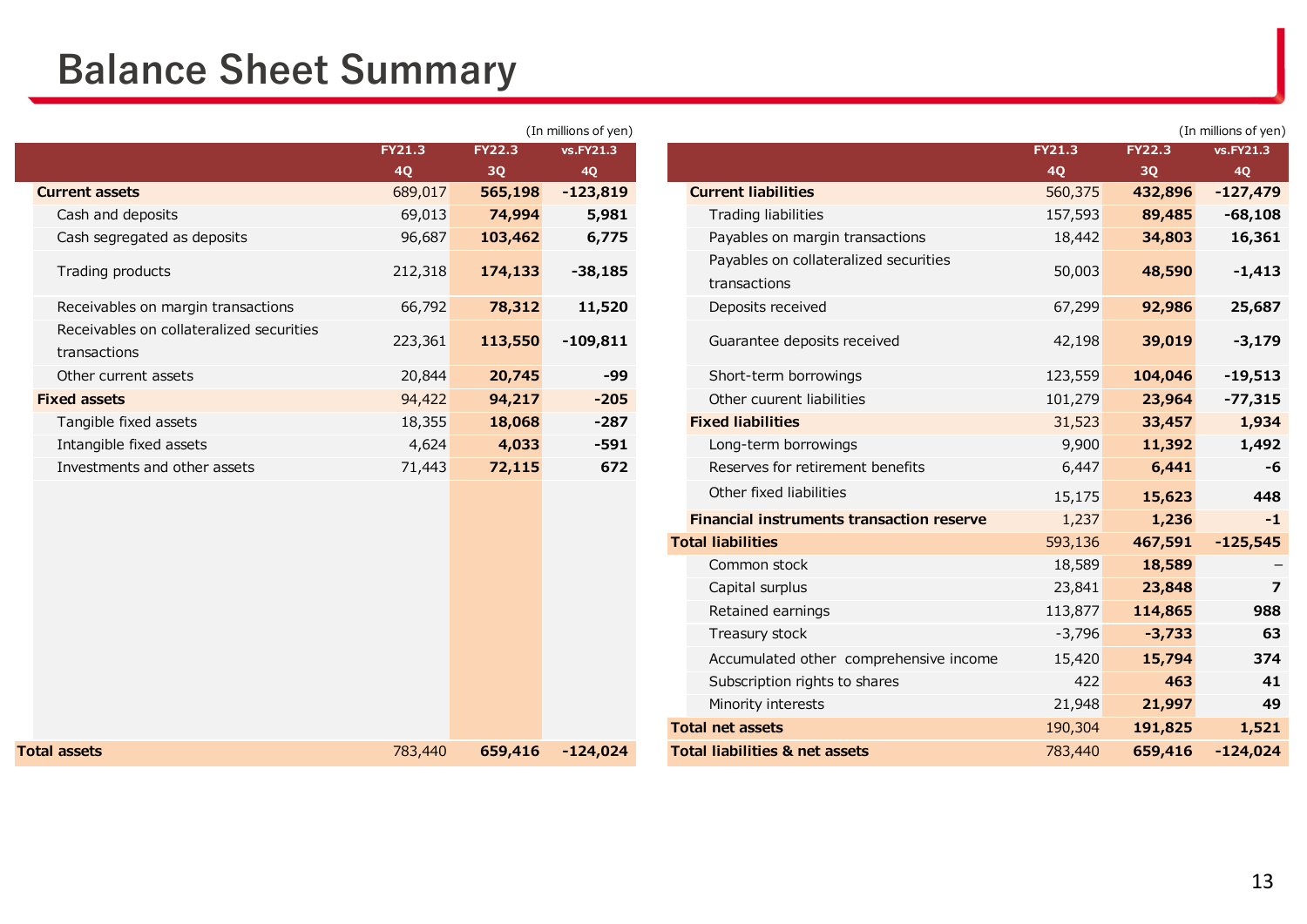# **02. Reference Data**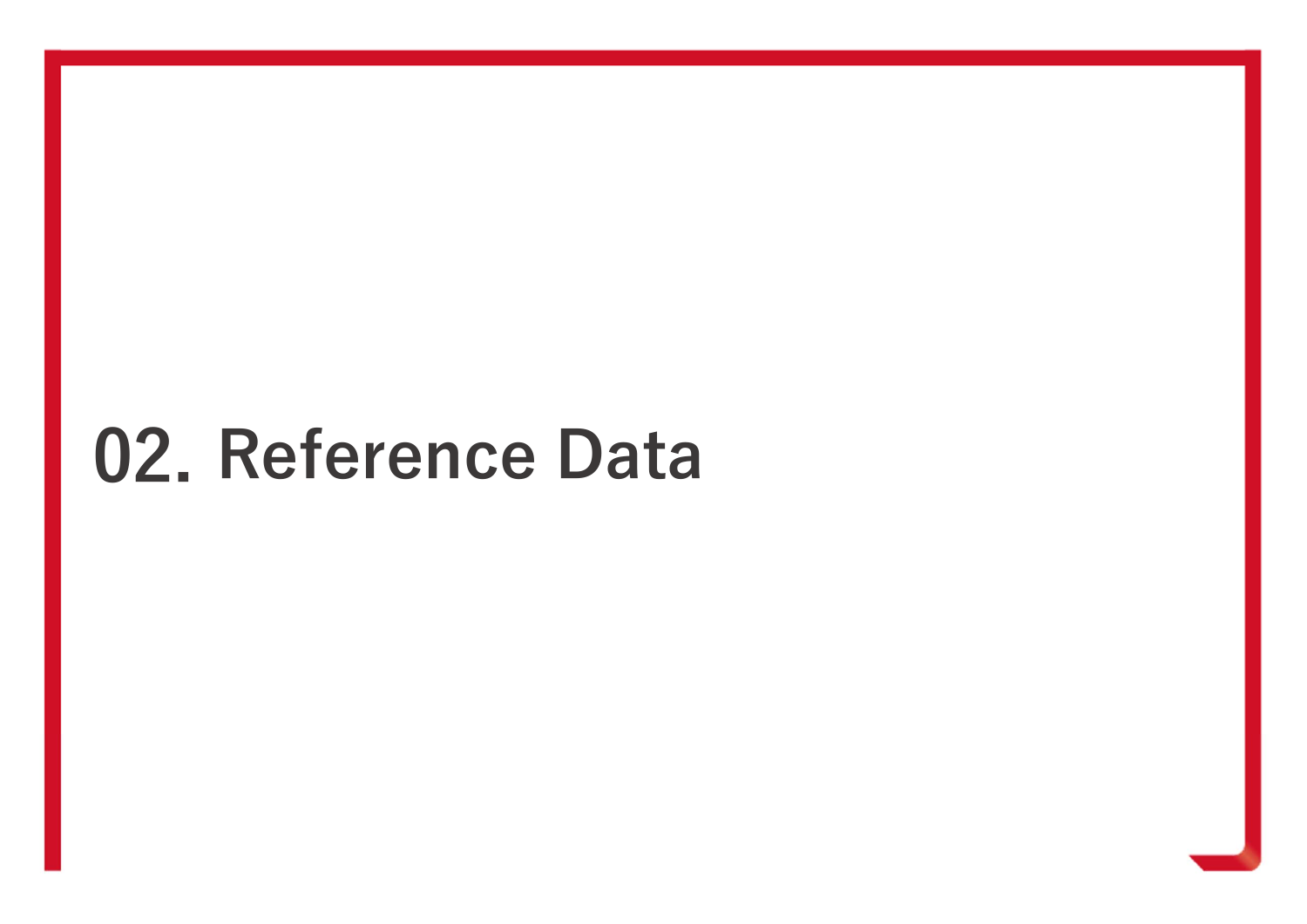## **Performance by quarter (non-consolidated: Okasan Securities)**

|                                    |            |                          |                          |                |                          |                          |        | (In millions of yen) |                |                   | (In millions of yen) |
|------------------------------------|------------|--------------------------|--------------------------|----------------|--------------------------|--------------------------|--------|----------------------|----------------|-------------------|----------------------|
|                                    |            | <b>FY21.3</b>            |                          |                |                          | <b>FY22.3</b>            |        | vs.FY22.3            | <b>FY21.3</b>  | <b>FY22.3</b>     | vs.FY21.3            |
|                                    | ${\bf 1Q}$ | $2{\bf Q}$               | 3Q                       | 4Q             | $1{\rm Q}$               | 2Q                       | 3Q     | $2{\bf Q}$           | <b>3QTOTAL</b> | <b>3QTOTAL</b>    | <b>3QTOTAL</b>       |
| <b>Operating revenues</b>          | 11,321     | 12,500                   | 12,601                   | 14,005         | 12,554                   | 14,239                   | 14,593 | 2.5%                 | 36,422         | 41,387            | 13.6%                |
| <b>Commissions</b>                 | 7,242      | 6,785                    | 7,423                    | 7,991          | 7,001                    | 7,764                    | 7,841  | 1.0%                 | 21,450         | 22,607            | 5.4%                 |
| <b>Brokerage</b>                   | 4,345      | 3,822                    | 4,299                    | 4,311          | 3,011                    | 3,239                    | 3,204  | $-1.1%$              | 12,466         | 9,456             | $-24.1%$             |
| Underwriting                       | 45         | 161                      | 109                      | 117            | 98                       | 291                      | 349    | 20.2%                | 315            | 739               | 134.2%               |
| Distribution                       | 1,521      | 1,354                    | 1,471                    | 1,918          | 2,201                    | 2,491                    | 2,462  | $-1.2%$              | 4,347          | 7,155             | 64.6%                |
| Others                             | 1,330      | 1,446                    | 1,542                    | 1,643          | 1,689                    | 1,741                    | 1,825  | 4.8%                 | 4,320          | 5,256             | 21.7%                |
| Net gain on trading                | 3,816      | 5,417                    | 4,848                    | 5,673          | 5,253                    | 6,174                    | 6,473  | 4.8%                 | 14,082         | 17,900            | 27.1%                |
| Equities                           | 1,722      | 3,855                    | 3,318                    | 3,514          | 3,227                    | 4,041                    | 4,085  | 1.1%                 | 8,896          | 11,354            | 27.6%                |
| <b>Bonds</b>                       | 2,167      | 1,491                    | 1,643                    | 2,283          | 2,062                    | 2,152                    | 2,449  | 13.8%                | 5,302          | 6,665             | 25.7%                |
| Others                             | $-73$      | 69                       | $-112$                   | $-124$         | $-37$                    | $-19$                    | $-61$  | $\qquad \qquad -$    | $-116$         | $-119$            |                      |
| Interest and dividend income       | 262        | 298                      | 329                      | 340            | 300                      | 300                      | 278    | $-7.6%$              | 889            | 879               | $-1.2%$              |
| Financial expenses                 | 232        | 250                      | 263                      | 227            | 220                      | 196                      | 196    | 0.0%                 | 746            | 614               | $-17.7%$             |
| Net operating revenues             | 11,088     | 12,249                   | 12,338                   | 13,777         | 12,334                   | 14,042                   | 14,396 | 2.5%                 | 35,676         | 40,773            | 14.3%                |
| SG&A                               | 10,957     | 11,351                   | 11,733                   | 11,762         | 11,764                   | 11,893                   | 12,185 | 2.5%                 | 34,041         | 35,843            | 5.3%                 |
| Trading related expenses           | 1,524      | 1,682                    | 1,759                    | 1,694          | 1,717                    | 1,821                    | 1,866  | 2.5%                 | 4,966          | 5,405             | 8.8%                 |
| Personnel expenses                 | 5,420      | 5,643                    | 5,902                    | 5,849          | 5,617                    | 5,819                    | 6,106  | 4.9%                 | 16,966         | 17,544            | 3.4%                 |
| Real estate expenses               | 1,698      | 1,694                    | 1,704                    | 1,796          | 2,059                    | 1,851                    | 1,813  | $-2.1%$              | 5,097          | 5,724             | 12.3%                |
| Administrative expenses            | 1,905      | 1,921                    | 1,950                    | 1,963          | 1,910                    | 1,892                    | 1,953  | 3.2%                 | 5,777          | 5,756             | $-0.4%$              |
| Depreciation expenses              | 95         | 95                       | 99                       | 104            | 136                      | 132                      | 109    | $-17.2%$             | 290            | 379               | 30.3%                |
| Taxes and dues                     | 135        | 161                      | 150                      | 179            | 148                      | 186                      | 168    | $-9.4%$              | 447            | 503               | 12.4%                |
| Others                             | 175        | 151                      | 167                      | 173            | 174                      | 188                      | 167    | $-11.4%$             | 495            | 530               | 7.1%                 |
| Operating income                   | 131        | 898                      | 604                      | 2,015          | 569                      | 2,149                    | 2,210  | 2.8%                 | 1,634          | 4,929             | 201.5%               |
| Non-operating income               | 121        | 175                      | 213                      | 21             | 124                      | 198                      | 144    | $-27.3%$             | 510            | 466               | $-8.6%$              |
| Non-operating expenses             | 22         | 50                       | 6                        | $\overline{4}$ | 18                       | 7                        | 10     | 54.9%                | 78             | 36                | $-53.8%$             |
| <b>Ordinary income</b>             | 230        | 1,024                    | 812                      | 2,032          | 675                      | 2,341                    | 2,343  | 0.1%                 | 2,066          | 5,360             | 159.3%               |
| Extraordinary gain                 | 126        | $\overline{\phantom{m}}$ | $\overline{\phantom{m}}$ | $-64$          | $\overline{\phantom{0}}$ | 44                       |        | $\qquad \qquad -$    | 126            | 44                | $-64.8%$             |
| <b>Extraordinary loss</b>          |            | $-$                      | $\overline{\phantom{m}}$ | 178            | $\overline{\phantom{0}}$ | $\overline{\phantom{0}}$ |        | $\qquad \qquad -$    |                | $\qquad \qquad -$ |                      |
| Net profit, before taxes           | 357        | 1,024                    | 812                      | 1,789          | 675                      | 2,385                    | 2,343  | $-1.8%$              | 2,193          | 5,404             | 146.4%               |
| Income taxes                       | $-30$      | 309                      | $-40$                    | 1,131          | $-5$                     | 864                      | 419    | $-51.5%$             | 237            | 1,278             | 437.3%               |
| Adjustment amount for income taxes | 119        | 35                       | 325                      | $-518$         | 246                      | $-99$                    | 319    |                      | 479            | 467               | $-2.6%$              |
| <b>Net profit</b>                  | 268        | 680                      | 527                      | 1,176          | 433                      | 1,621                    | 1,604  | $-1.0%$              | 1,476          | 3,659             | 147.9%               |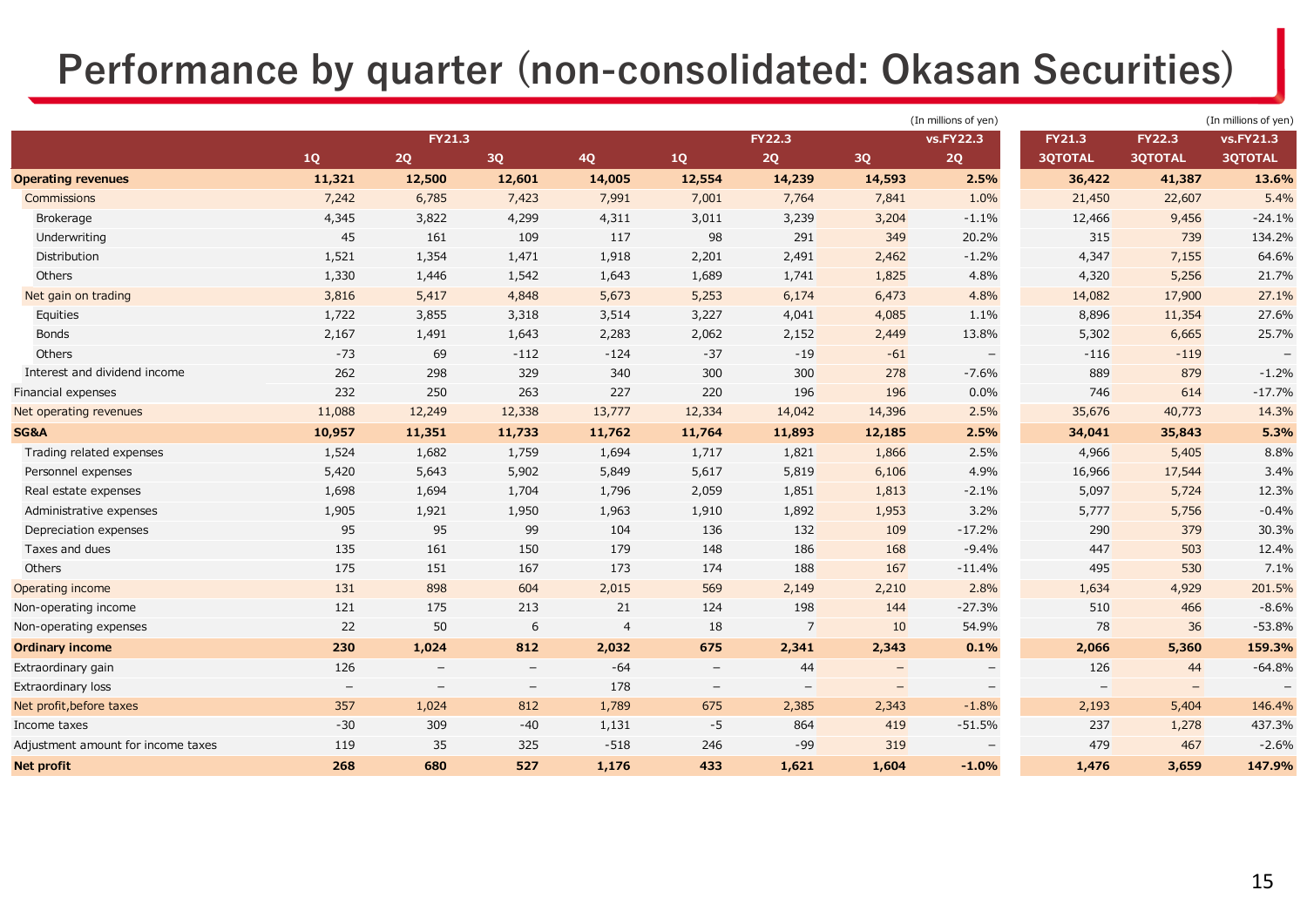## **Investment trusts / Foreign bonds sales(non-consolidated: Okasan Securities)**



• Investment trust sales increased by 4.1% from the previous quarter to 85.5 billion yen. Overseas equity funds introduced in October

Subscription commissions increased by 6.8% QoQ to 2,456 million yen.

 Agent commissions increased by 1.6% QoQ to 1,604 million yen. • Foreign bonds sales amount increased by 4.8% to 59.8 billion yen.

• Investment trust sales increased by 59.8% YoY to 246.2 billion yen. • Subscription commissions increased by 61.7% YoY to 6,952 million

Agent commissions increased by 22.2% YoY to 4,705 million yen.

• Foreign bonds sales amount increased by 35.5% YoY to 171.5

<Compared to previous quarter>

•

•

•

yen.

drove the growth of sales amount.

<Year-on-year comparison (cumulative)>



### **I** Investment trusts commissions

FY20.3

FY21.3



FY22.3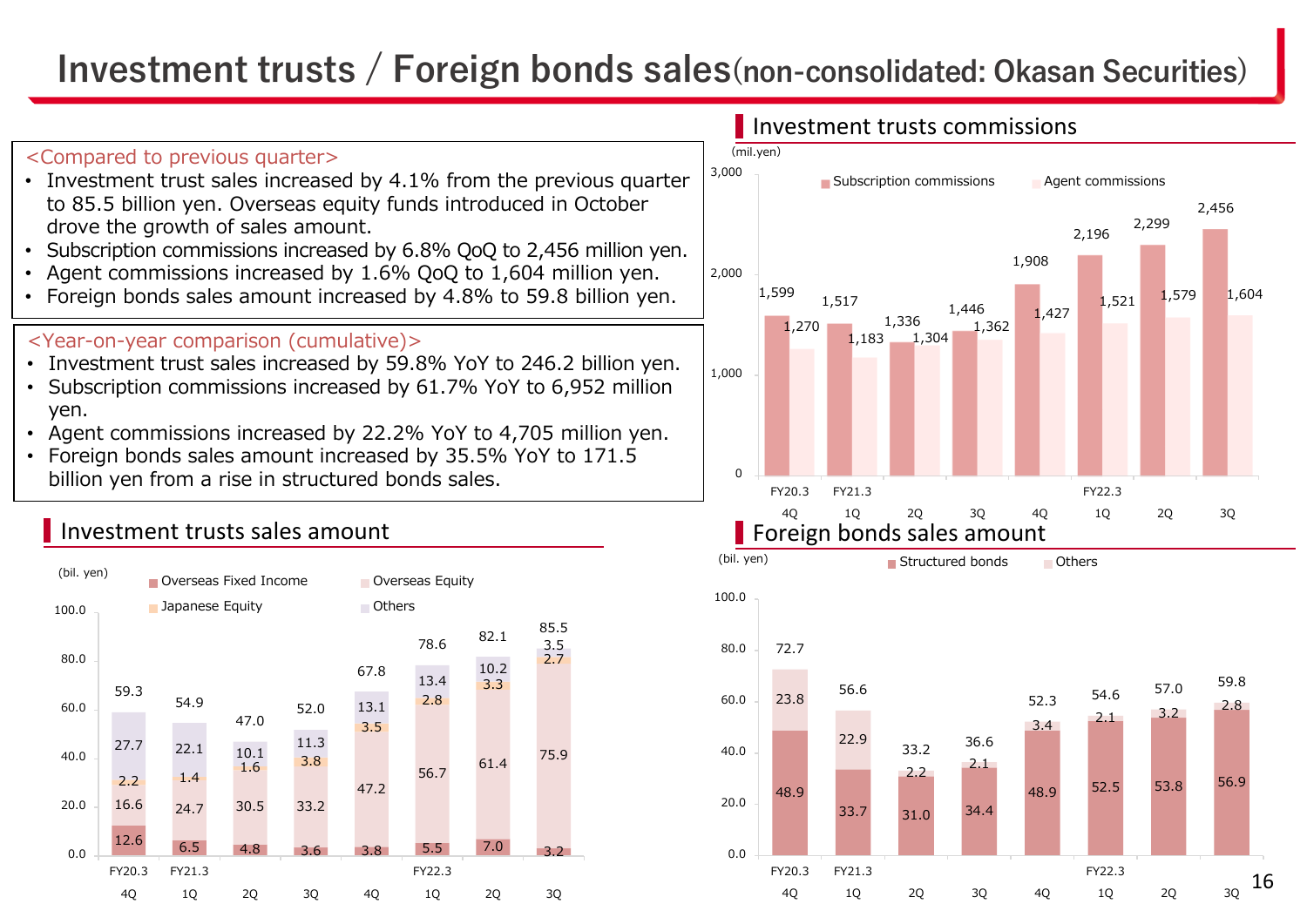## **Number of accounts (non-consolidated: Okasan Securities)**

- The total number of customer accounts stood at 503,898. The number of accounts with remaining balance stood at 386,437.
- The number of newly opened accounts in this fiscal year (3Q cumulative) was 13,888.
- Online accounts comprised 17.1% of the total number of customer accounts.



### Number of customer accounts

### Number of new accounts



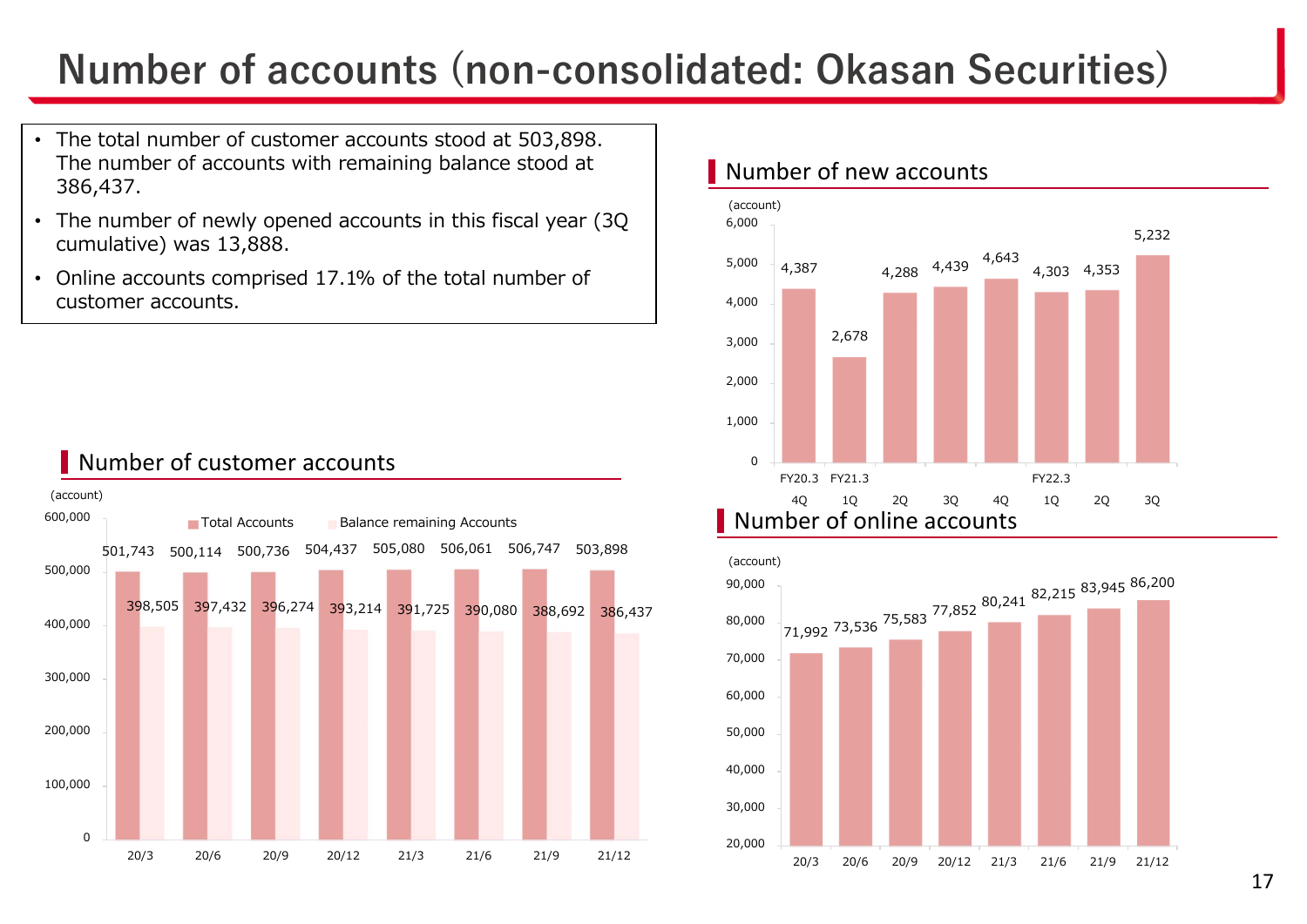## **Assets under custody / Net inflow of assets (non-consolidated: Okasan Securities)**

### <Compared to the end of the previous fiscal year (vs. the end of March 2021)>

- Customers' assets under custody at Okasan Securities increased 265.8 billion yen from the end of the previous fiscal year to 5,390.7 billion yen. Asset of investment trusts rose 10.5%, which contributed the increase of current balance.
- Net inflow/outflow of assets (sum of inflow/outflow of cash and securities; individual customers only) in this fiscal year (3Q cumulative) was an inflow of 31,803 million yen, recorded a consecutive inflow for four quarters.



### Assets under Custody

### **Net Asset Inflow (Individual customers)**

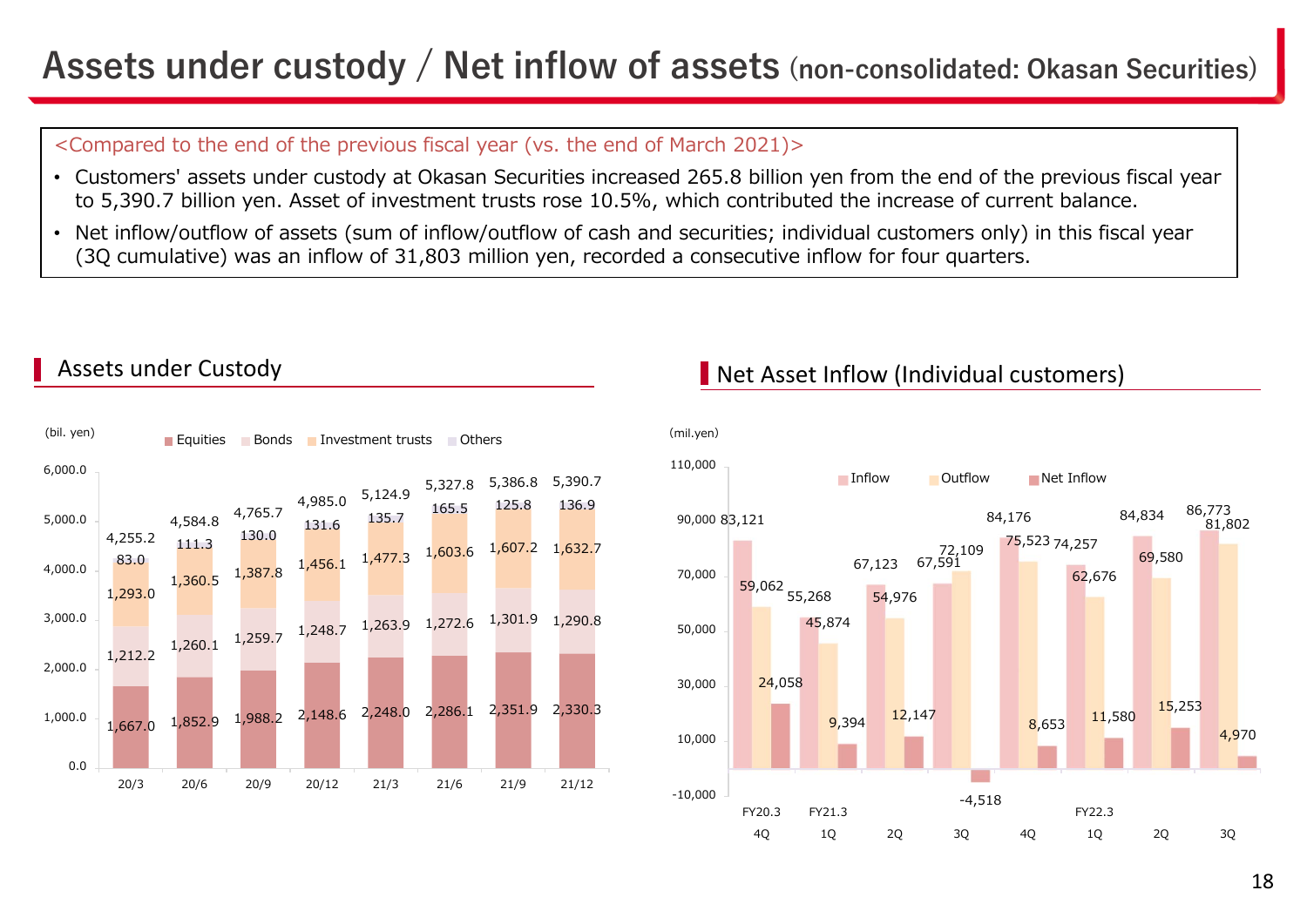## **Capital Adequacy Requirement Ratio (non-consolidated: Okasan Securities)**

### <Compared to the end of the previous fiscal year>

The capital adequacy ratio increased 0.2 percentage points from the end of the previous fiscal year to 426.0%.

• While market risk equivalents increased, equity capital increased as well, which caused almost unchanged ratio.

|                        |                                             |     |                              |                   |                |                          |                          |                   |                          | (In millions of yen)     |
|------------------------|---------------------------------------------|-----|------------------------------|-------------------|----------------|--------------------------|--------------------------|-------------------|--------------------------|--------------------------|
|                        |                                             |     | <b>FY21.3</b>                |                   |                |                          | <b>FY22.3</b>            |                   |                          | vs.FY21.3                |
|                        |                                             |     | 1Q                           | 2Q                | 3Q             | 4Q                       | 1Q                       | 2Q                | 3Q                       | 4Q                       |
| Basic items            |                                             | (A) | 74,112                       | 74,796            | 75,323         | 71,500                   | 71,933                   | 73,554            | 75,159                   | 3,659                    |
| Complementary          | Appraisal gains (losses) etc.               |     | $\qquad \qquad \blacksquare$ | 2                 | $\overline{4}$ | 16                       | 20                       | $\qquad \qquad -$ | $\overline{\phantom{0}}$ | $-16$                    |
| items                  | Security transaction responsibility reserve |     | 709                          | 709               | 709            | 774                      | 774                      | 774               | 774                      | $\overline{\phantom{m}}$ |
|                        | General provision for loan losses           |     | $\overline{\phantom{0}}$     | $\qquad \qquad -$ |                | $\overline{\phantom{0}}$ | $\overline{\phantom{0}}$ | $\qquad \qquad -$ | $-$                      | $-$                      |
|                        | Short-term subordinated debt                |     | 6,000                        | 6,000             | 6,000          | 6,000                    | 6,000                    | 6,000             | 6,000                    | $\overline{\phantom{m}}$ |
|                        | Total                                       | (B) | 6,709                        | 6,711             | 6,714          | 6,790                    | 6,794                    | 6,774             | 6,774                    | $-16$                    |
| Assets to be deducted  |                                             | (C) | 12,839                       | 13,025            | 12,774         | 13,382                   | 13,198                   | 13,455            | 13,124                   | $-258$                   |
| Unfixed equity capital | $-$ (C)<br>$(A) + (B)$                      | (D) | 67,982                       | 68,482            | 69,263         | 64,908                   | 65,529                   | 66,874            | 68,809                   | 3,901                    |
| Risk equivalents       | Market risk equivalents                     |     | 1,326                        | 1,837             | 3,664          | 2,653                    | 3,165                    | 2,139             | 3,316                    | 663                      |
|                        | Customer risk equivalents                   |     | 915                          | 1,074             | 1,118          | 1,136                    | 1,099                    | 1,253             | 1,155                    | 19                       |
|                        | Basic risk equivalents                      |     | 11,703                       | 11,547            | 11,493         | 11,453                   | 11,494                   | 11,653            | 11,678                   | 225                      |
|                        | Total                                       | (E) | 13,945                       | 14,458            | 16,276         | 15,243                   | 15,759                   | 15,046            | 16,150                   | 907                      |
| Capital adequacy ratio | (D) / (E)<br>$\times 100$ (%)               |     | 487.4%                       | 473.6%            | 425.5%         | 425.8%                   | 415.8%                   | 444.4%            | 426.0%                   | 0.2p                     |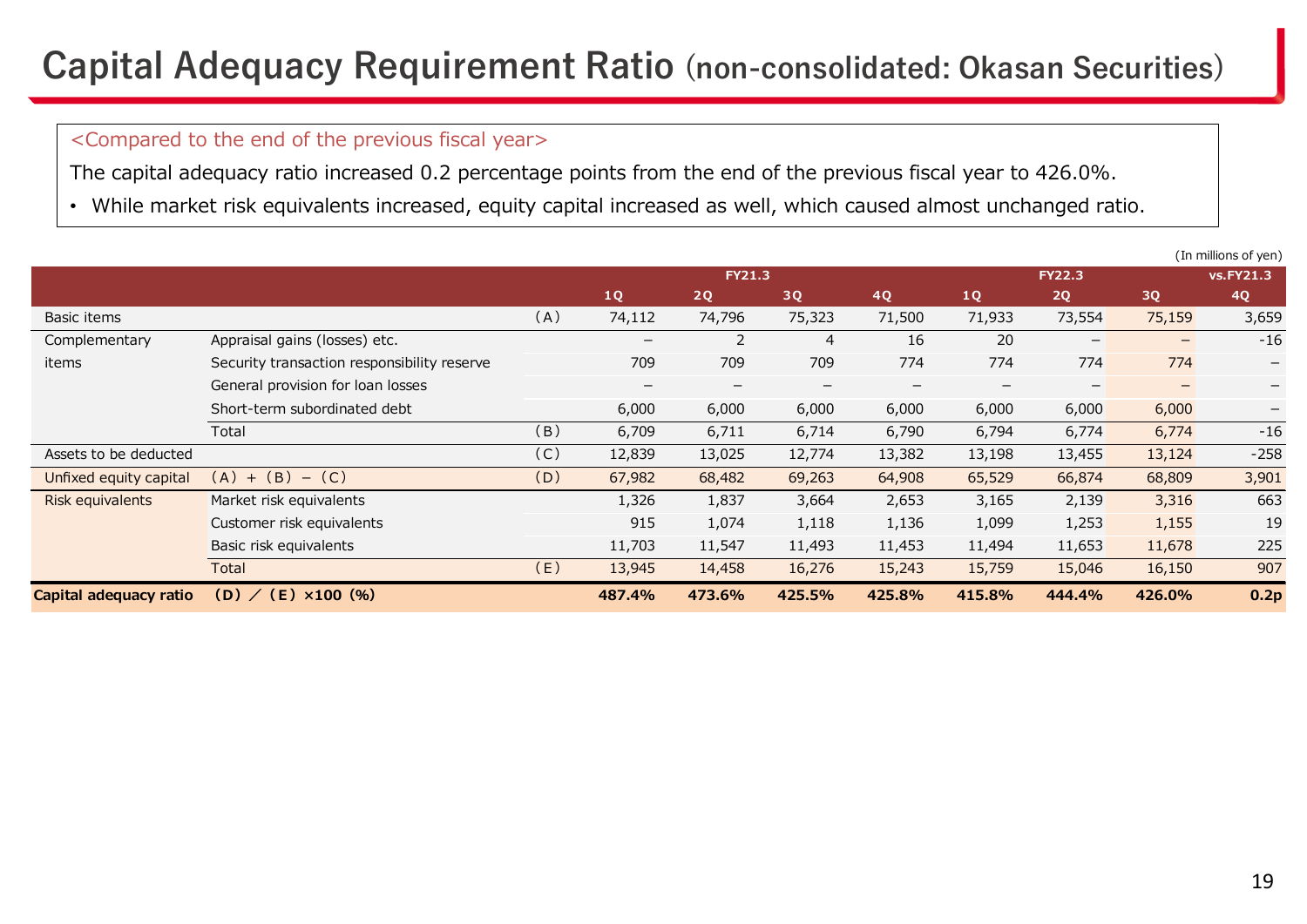## **(Reference Data) Okasan Online Securities Data**

- • Domestic equities trading volume recovered constantly in this fiscal year.
- "Click 365(exchange listed FX Daily Futures contracts)" contract amount increased due mainly to exchange rate fluctuation of Turkish Lira in 3Q.
- "Click kabu 365(exchange listed Equity Index Daily Futures contracts)" contract amount decreased owing to temporally restrain of transaction because of stock index volatility in 3Q.



### Domestic equities trading volume by month





20

### "Click 365" contract amount

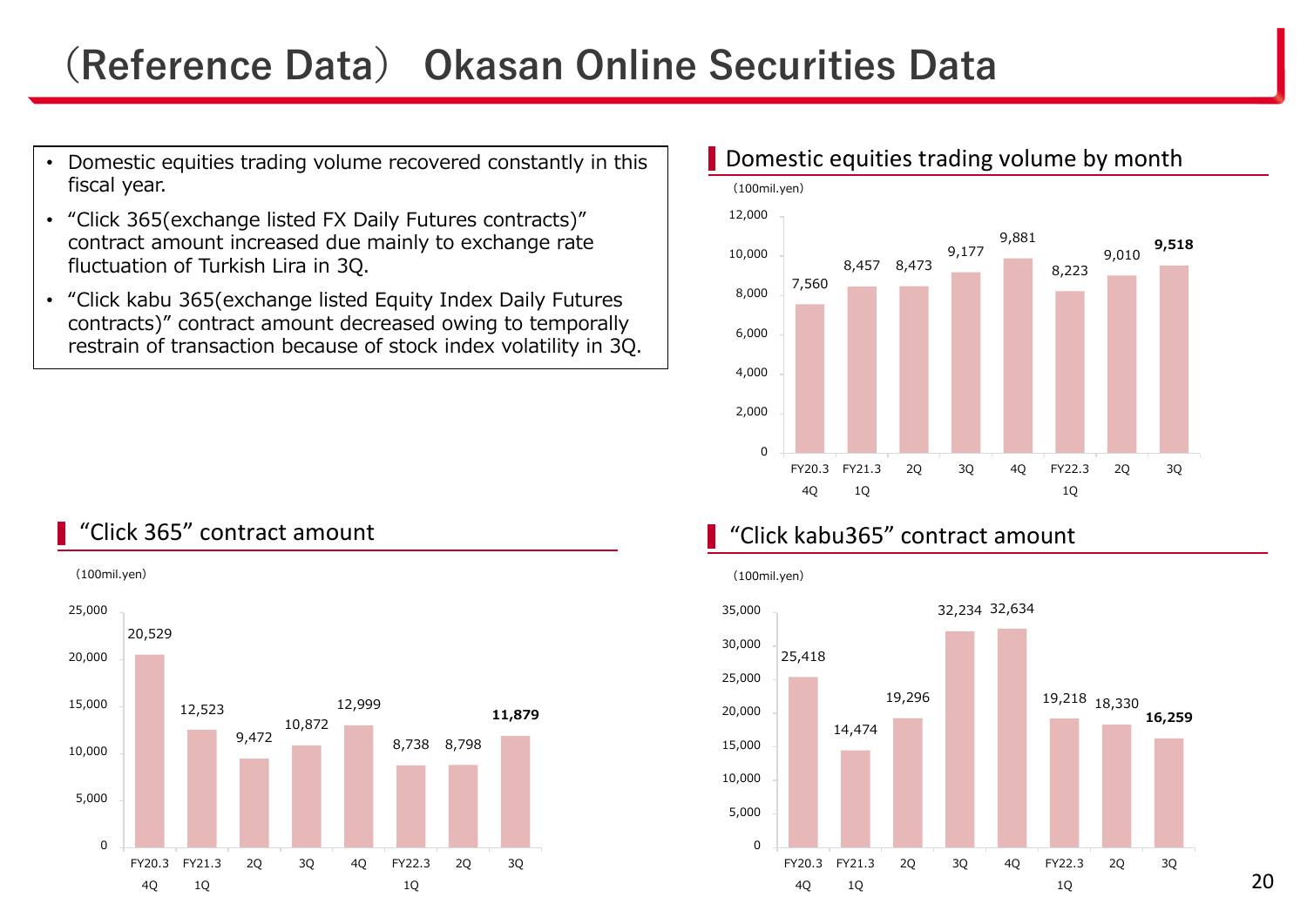## **(Reference Data) Okasan Asset Management Data**

Total funds under management by Okasan Asset Management decreased 9.2 billion yen from the end of the previous fiscal year to 1,401.1 billion yen.



### Assets under management **Number of distribution companies**